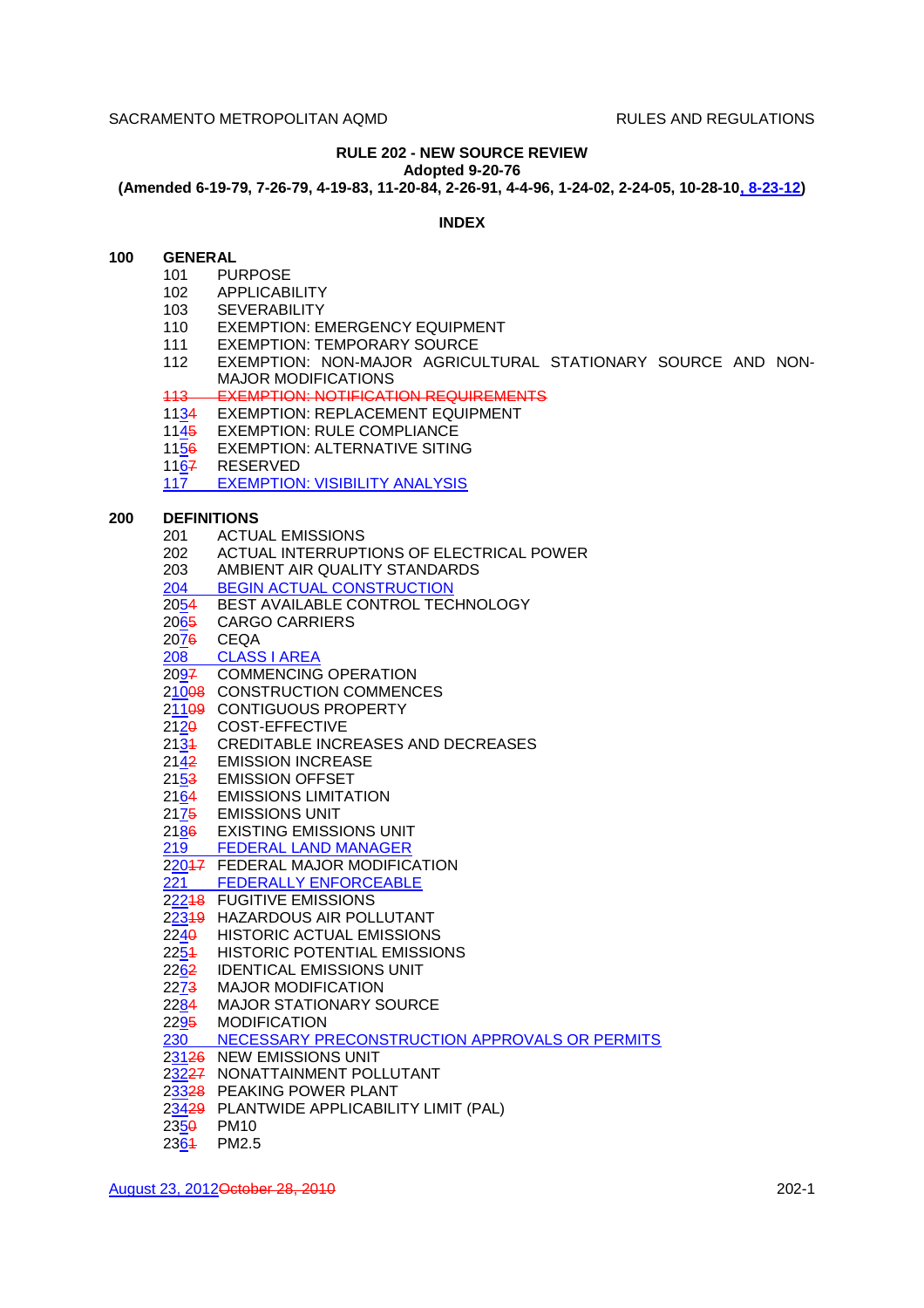- 2372 PORTABLE EQUIPMENT
- 2383 POTENTIAL TO EMIT
- 2394 PRECURSOR
- 24035 PRIORITY RESERVE BANK
- 24136 PROJECT
- 24237 PROPOSED EMISSIONS
- 24338 QUARTER/QUARTERLY
- 24439 RECONSTRUCTED SOURCE
- 2450 REGULATED AIR POLLUTANT
- 2461 SACRAMENTO FEDERAL NONATTAINMENT AREA FOR OZONE
- 2472 SACRAMENTO FEDERAL NONATTAINMENT AREA FOR PM10
- 2483 SACRAMENTO FEDERAL NONATTAINMENT AREA FOR PM2.5
- 2494 STATIONARY SOURCE
- 25045 TEMPORARY SOURCE

# **300 STANDARDS**

- 301 BEST AVAILABLE CONTROL TECHNOLOGY
- 302 EMISSION OFFSET REQUIREMENTS, GENERAL
- 303 EMISSION OFFSET RATIOS
- 304 INTERPOLLUTANT EMISSION OFFSETS EXCEPT FOR PM2.5
- 305 PM2.5 INTERPOLLUTANT EMISSION OFFSETS
- 306 AMBIENT AIR QUALITY STANDARDS
- 307 DENIAL, FAILURE TO MEET STANDARDS
- 308 DENIAL, FAILURE TO MEET CEQA
- 309 DENIAL, ADVERSE IMPACT TO VISIBILITY OF A CLASS I AREA

# **400 ADMINISTRATIVE REQUIREMENTS**

- 401 ALTERNATIVE SITING
	- 402 COMPLETE APPLICATION
	- 403 AIR QUALITY MODELS
	- 404 ENHANCED NEW SOURCE REVIEW
	- 405 PRELIMINARY DECISION
	- 406 PUBLICATION AND PUBLIC COMMENT
	- 407 PUBLIC INSPECTION
	- 4068 SUBMITTAL OF BACT DETERMINATIONS
	- 4079 AUTHORITY TO CONSTRUCT, FINAL ACTION
	- 40810 REQUIREMENTS, AUTHORITY TO CONSTRUCT AND PERMIT TO OPERATE
	- 40944 ISSUANCE, PERMIT TO OPERATE
	- 4102 REGULATIONS IN FORCE GOVERN
	- 4113 EMISSION AND OFFSET CALCULATIONS
	- 4124 PLANTWIDE APPLICABILITY LIMITS
	- 413 SOURCES IMPACTING CLASS I AREAS
	- 4145 POWER PLANTS

# **500 MONITORING AND RECORDS (NOT INCLUDEDAPPLICABLE)**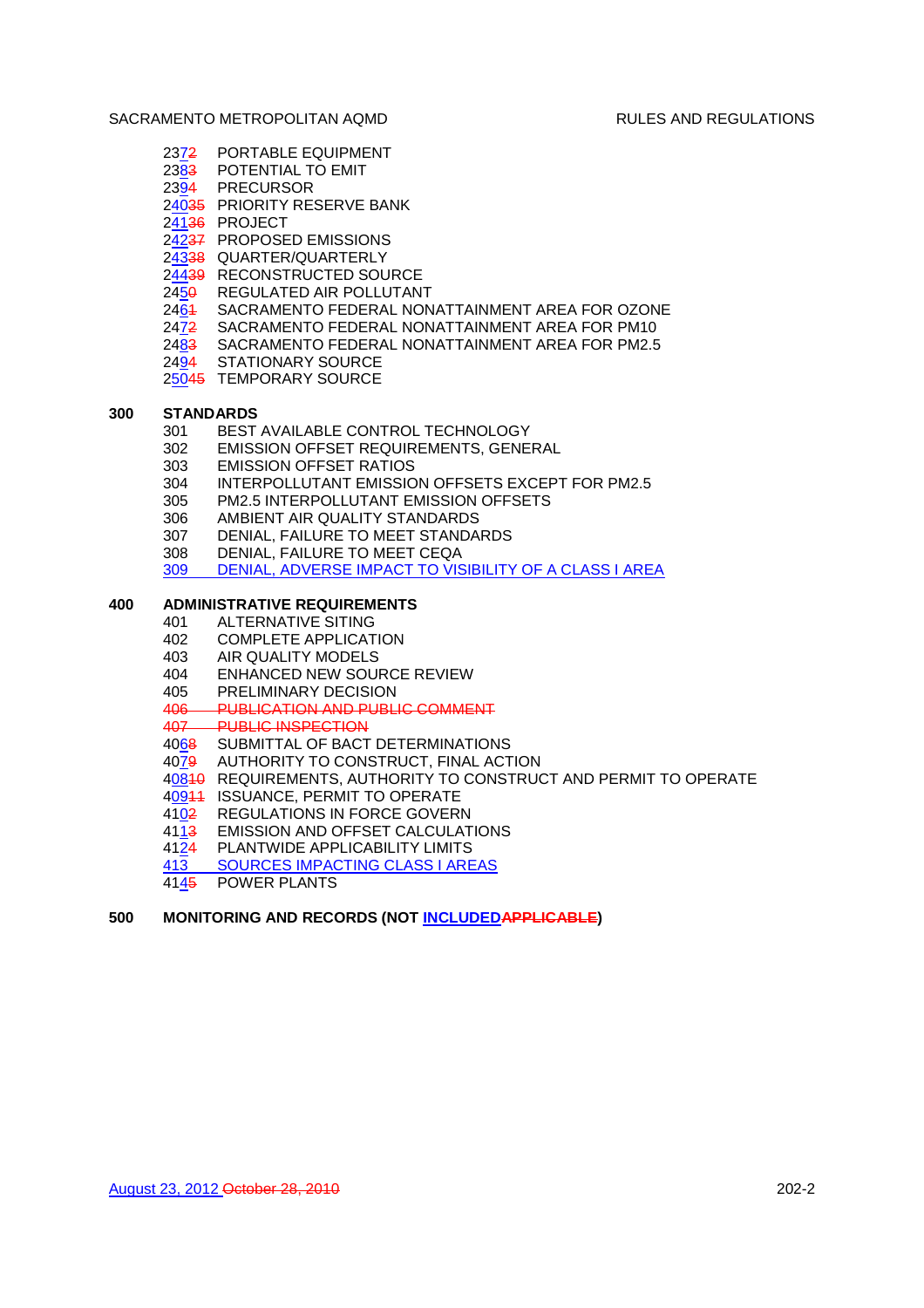### 100 **GENERAL**

- 101 **PURPOSE:** The purpose of this rule is to provide for the issuance of authorities to construct and permits to operate at new and modified stationary air pollution sources and to provide mechanisms, including emission offsets, by which authorities to construct such sources may be granted without interfering with the attainment or maintenance of ambient air quality standards.
	- 101.1 A facility in possession of a valid Title V Operating Permit issued pursuant to Rule 207, TITLE V - FEDERAL OPERATING PERMIT PROGRAM, seeking a permit for a new emissions unit or a modified emissions unit which qualifies as a Title V modification, may choose to have their permit reviewed through an Enhanced New Source Review process, thereby meeting all the procedural requirements specified in Sections 401 through 408 of Rule 207, TITLE V - FEDERAL OPERATING PERMIT PROGRAM and the compliance requirements in Section 305 of Rule 207, TITLE V - FEDERAL OPERATING PERMIT PROGRAM. The Title V Operating Permit may be amended administratively to reflect this permitting action.
- 102 **APPLICABILITY:** This rule shall apply to all new stationary sources and emissions units and all modifications to existing stationary sources and emissions units which are subject to Rule 201, GENERAL PERMIT REQUIREMENTS, except for that emissions units exempted by Rule  $201<sub>\tau</sub>$  must be included in the potential to emit of the stationary source unless the emissions unit emits less than 2 pounds per day of each pollutant. This rule shall not apply to prescribed burning of forest, or range land, road construction or any other non-stationary source common to timber harvesting. This Section 102 shall not be used to exempt any stationary source or modification, which would be subject to review under U.S. Environmental Protection Agency regulations, from permit requirements.

The Enhanced New Source Review process applies only to facilities in possession of a valid Title V Operating Permit, which are installing a new emissions unit or performing a Title V modification as defined in Rule 207, TITLE V - FEDERAL OPERATING PERMIT PROGRAM, and which have specifically requested in writing, in the permit application package, to have the application reviewed pursuant to the Enhanced New Source Review process.

If any source or modification becomes a major source or major modification solely by virtue of a relaxation in any federally enforceable limitation which was established after August 7, 1980, on a capacity of the source or modification to emit a federal nonattainment pollutant or its precursor such as a restriction on hours of operation, then the requirements of this rule shall apply to such a source or modification as though construction had not yet commenced on the source or modification.

Note: Major sources are subject to this rule and Rule 214, FEDERAL NEW SOURCE REVIEW. All sources subject to this rule are also subject to Rule 217, PUBLIC NOTICE REQUIREMENTS FOR PERMITS. In addition, major sources are also subject to Rule 214, FEDERAL NEW SOURCE REVIEW.

- 103 **SEVERABILITY:** If a court of competent jurisdiction issues an order that any provision of this rule is invalid, it is the intent of the Board of Directors of the District that other provisions of this rule remain in full force and effect to the extent allowed by law.
- 110 **EXEMPTION: EMERGENCY EQUIPMENT:** The Air Pollution Control Officer shall exempt an emissions unit from the requirements of Sections 302 and 303, unless installation of such equipment would result in a major modification or be a major stationary source, in and of itself; and if it would provide emergency electrical power, emergency water pumping for flood control or fire fighting, emergency potable water pumping, or emergency sewage pumping provided the following requirements are met. 110.1 Operation for maintenance purposes shall not exceed 100 hours per year, and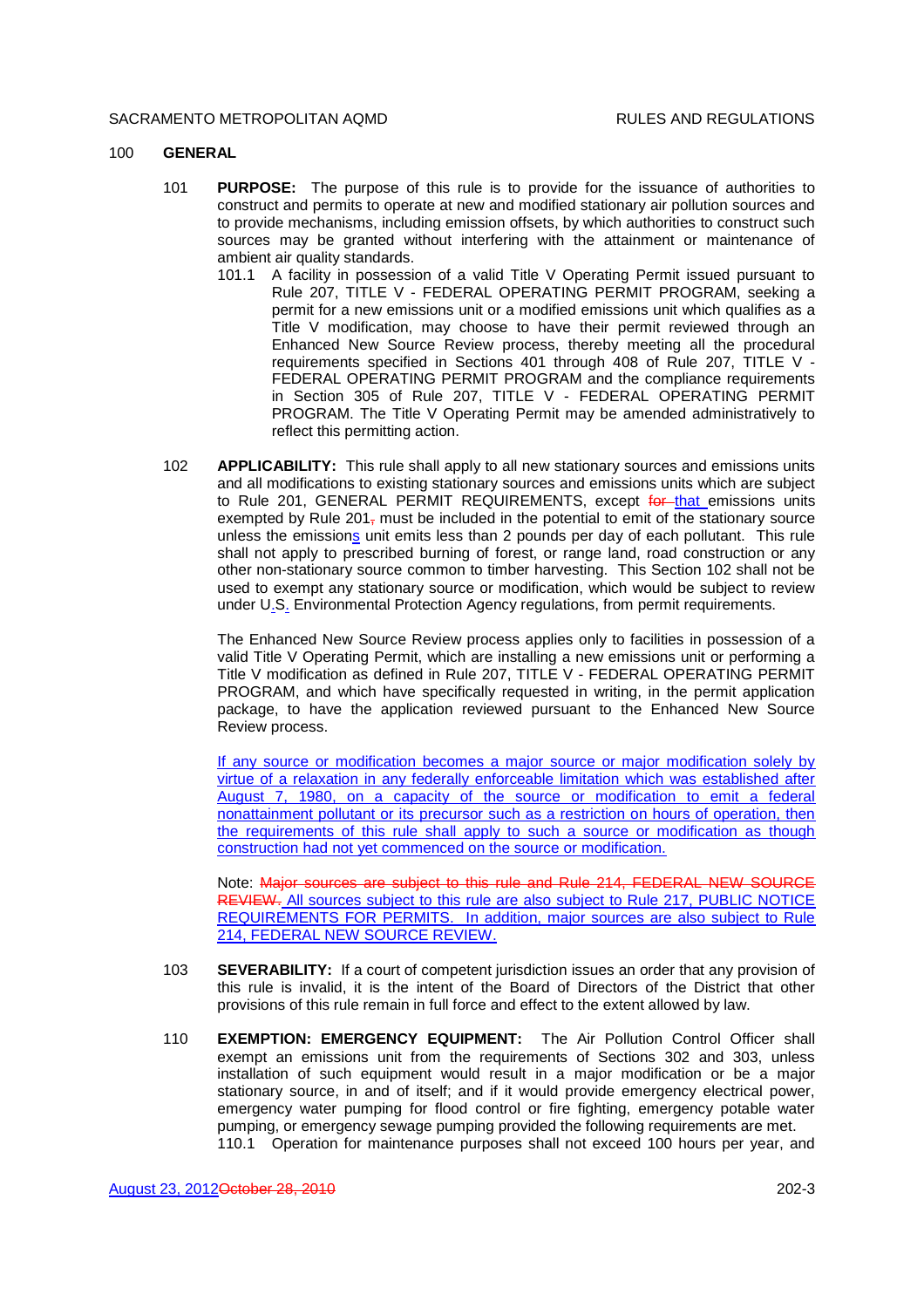such maintenance shall be scheduled in cooperation with the District so as to limit air quality impact, and

- 110.2 Operation of the equipment shall not exceed a total of 200 hours per year, including maintenance operation, and
- 110.3 Operation of the equipment shall not be for supplying power to a serving utility for distribution on the grid, and
- 110.4 Operation for other than maintenance purposes shall be limited to actual interruptions of electrical power by the serving utility, emergency water pumping for flood control or fire fighting, emergency potable water pumping, or emergency sewage pumping, or
- 110.5 Operation for other than maintenance purposes shall be limited to maintaining the safety and preserving the integrity of nuclear power generating systems.
- 111 **EXEMPTION: TEMPORARY SOURCE:** The Air Pollution Control Officer shall exempt an emissions unit from the requirements of Sections 302 and 303, if it is
	- 111.1 A temporary source; and
	- 111.2 Is not a major stationary source or major modification or is not located at a major stationary source; and
	- 111.3 The emission increase for the project calculated pursuant to Section 4113.23 does not exceed the following levels:

| <b>Pollutant</b>           | lb/day |
|----------------------------|--------|
| Volatile organic compounds | 150    |
| Nitrogen oxides            | 150    |
| Sulfur oxides              | 150    |
| <b>PM10</b>                | 80     |
| Carbon monoxide            | 550    |

- 112 **EXEMPTION: NON-MAJOR AGRICULTURAL STATIONARY SOURCE AND NON-MAJOR MODIFICATIONS:** An agricultural stationary source that is not a major stationary source or is not making a major modification is exempt from the requirements of this rule.
- 113 **EXEMPTION: NOTIFICATION REQUIREMENTS:** The requirements of Sections 405, 406, 407, and 409.2 relating to notification, publication, and public inspection of Preliminary Decisions; and notification, publication, and public inspection of Final Action shall not apply if the application is for any new or modified emissions unit where the combined potential to emit from the project, would have an increase in potential to emit as defined in Section 413.1 of less than the amounts listed below. This exemption does not apply if the application is reviewed under the Enhanced New Source Review process pursuant to Section 404 or for any new or modified emissions unit where emission offsets are required pursuant to Section 302:

| D <sub>0</sub><br><u>г опошли</u>  |                                      |
|------------------------------------|--------------------------------------|
| Volotilo organic compounde         | 5,000 pounds per quarter             |
| <u>voiduito organito oompoundo</u> | <del>o,ooo pounus por quanor</del>   |
| Nitrogan ovidae                    | 5,000 pounds per quarter             |
| <del>milogon oxiaco</del>          | <del>o,ooo pounus per quaner</del>   |
| Sulfur ovidee                      | 13.650 nounde par quarter            |
| <del>ounur oxiaco</del>            | <del>το,οσο ροαπαδ ροι quartor</del> |
| DM10                               | 7.300 pounds par quarter             |
| <del>nwno</del>                    | <del>,ooo pounuo por quanor</del>    |
| <b>DMOR</b>                        | 10 tone nor yogr                     |
| $\blacksquare$                     | <del>TV tono por you</del> r         |
| Carbon monovido                    | 10.500 pounds par quarter            |
| _______________________            | <del>iyyoo pounuo poi quunoi</del>   |

- 1134 **EXEMPTION: REPLACEMENT EQUIPMENT:** The requirements of Sections 302 and 303 shall not apply to replacement equipment where
	- 11 $34.1$  The replacement unit(s) is an identical emissions unit(s); or
	- 11 $34.2$  The replacement unit(s) is not a major source or major modification and serves the identical function as the unit(s) being replaced where the maximum rating and the potential to emit any pollutant will not be greater from the new or modified emission unit(s) than the replaced units, and the emission increase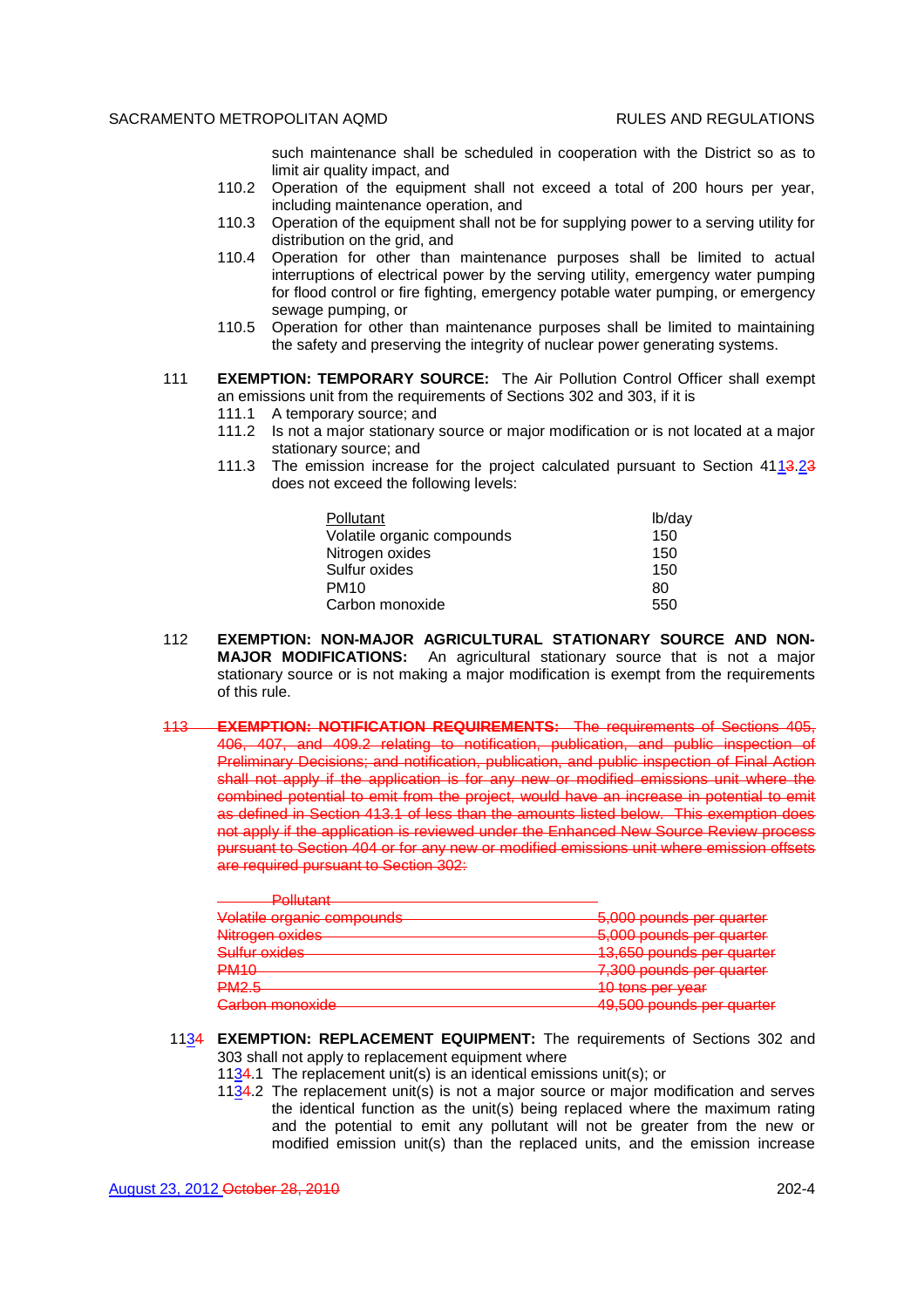calculated pursuant to Section 4113.12 does not exceed the following levels:

| Pollutant                  | lb/day |
|----------------------------|--------|
| Volatile organic compounds | 136    |
| Nitrogen oxides            | 136    |
| Sulfur oxides              | 150    |
| <b>PM10</b>                | 80     |
| CO.                        | 550    |

This exemption does not apply to the replacing of air pollution control equipment pursuant to Section 2295.3e.

- 1145 **EXEMPTION: RULE COMPLIANCE:** The requirements of Sections 302 and 303 shall not apply to modifications necessary to comply with standards contained in Regulation 4, PROHIBITIONS, or in the State Implementation Plan. Where more than one compliance option is allowed, this exemption only applies to the emissions resulting from the least emissive option. The incremental emissions difference between the least emissive option and the selected option must comply with Sections 302 and 303. This exemption shall not apply to modifications in production rate, hours of operation, or other changes or additions to existing equipment not necessary for compliance with standards contained in District Regulation 4, PROHIBITIONS, or in the State Implementation Plan. This exemption also does not apply if the modifications for compliance with standards contained in Regulation 4, PROHIBITIONS, or the State Implementation Plan are major modifications under the United States Environmental Protection Agency regulations promulgated pursuant to Title I of the Federal Clean Air Act, including 40 CFR Part 51.
- 1156 **EXEMPTION: ALTERNATIVE SITING:** If the permit applicant demonstrates that a proposed modification to an existing stationary source would not constitute a Federal Major Modification, the application for Authority to Construct such modification shall not be subject to Section 401, Alternative Siting.

### 1167 **RESERVED**

- 117 **EXEMPTION: VISIBILITY ANALYSIS:** The requirements of Sections 309 and 413 shall not apply to any non-major stationary source or non-major modification.
- 200 **DEFINITIONS:** Unless otherwise defined below, the terms in this rule are defined in Rule 101, GENERAL PROVISIONS AND DEFINITIONS, Rule 201, GENERAL PERMIT REQUIREMENTS, Rule 204, EMISSION REDUCTION CREDITS, and Rule 207, TITLE V - FEDERAL OPERATING PERMIT PROGRAM.
	- 201 **ACTUAL EMISSIONS:** Measured or estimated emissions which most accurately represent the emissions from an emissions unit.
	- 202 **ACTUAL INTERRUPTIONS OF ELECTRICAL POWER:** When electrical service is interrupted by an unforeseeable event.
	- 203 **AMBIENT AIR QUALITY STANDARDS:** State and national ambient air quality standards established pursuant to 42 U.S.C Section 7409 of the Federal Clean Air Act or California Health and Safety Code Section 39606.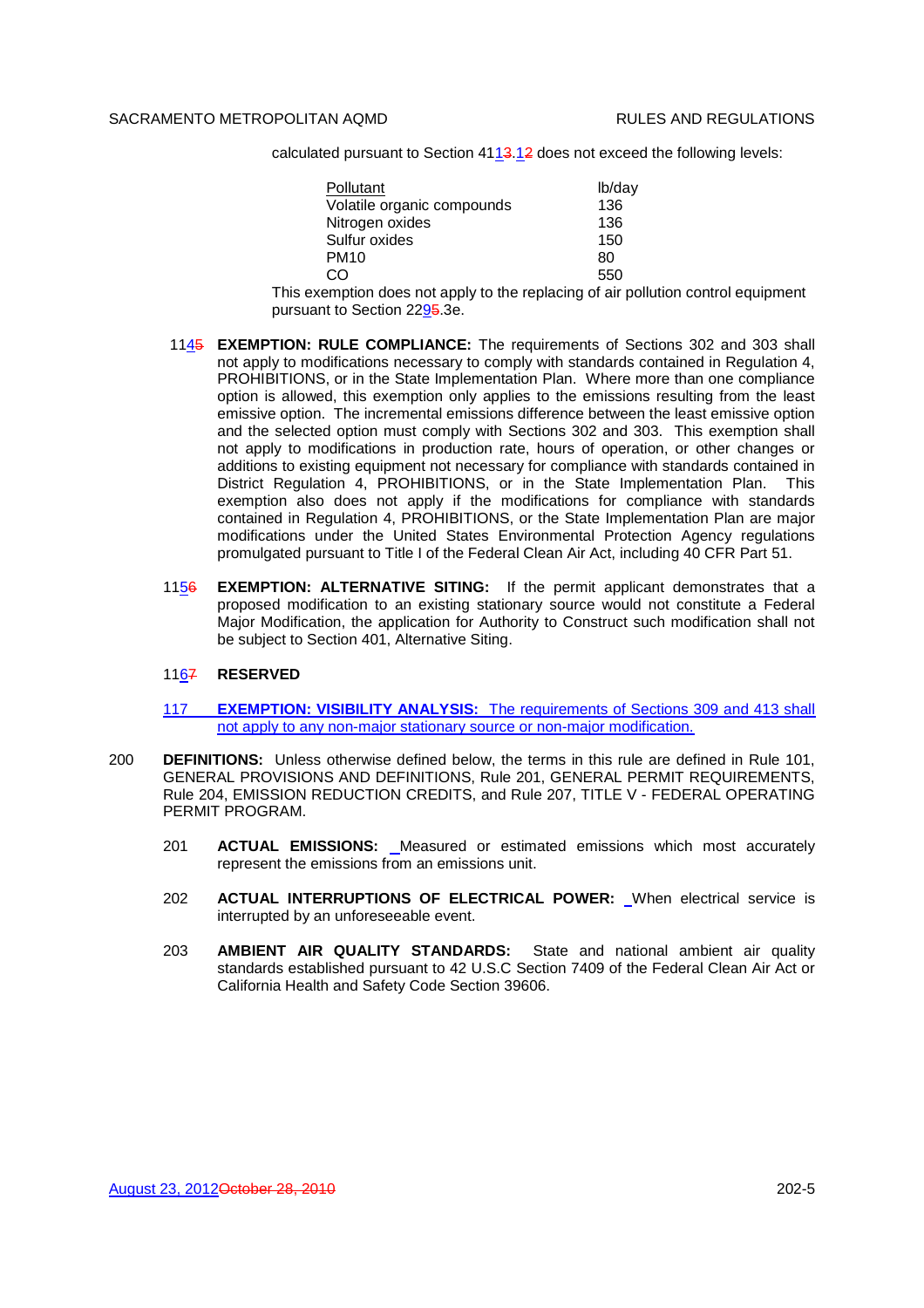204 **BEGIN ACTUAL CONSTRUCTION:** Initiation of physical on-site construction activities on an emissions unit which are of a permanent nature. Such activities include, but are not limited to, installation of building supports and foundations, laying of underground pipework and construction of permanent storage structures. With respect to a change in method of operation that does not involve a physical change, this term refers to those onsite activities other than preparatory activities which mark the start of the change in the method of operation.

# 2054 **BEST AVAILABLE CONTROL TECHNOLOGY (BACT):**

- 2054.1 For any emissions unit the most stringent of:
	- a. The most effective emission control device, emission limit, or technique, singly or in combination, which has been required or used for the type of equipment comprising such an emissions unit unless the applicant demonstrates to the satisfaction of the Air Pollution Control Officer that such limitations required on other sources have not been demonstrated to be achievable in practice.
	- b. Any alternative basic equipment, fuel, process, emission control device or technique, singly or in combination, determined to be technologically feasible and cost-effective by the Air Pollution Control Officer.
- 2054.2 In making a BACT determination for each regulated air pollutant the Air Pollution Control Officer may consider the overall effect of the determination on other regulated air pollutants. In some cases the lowest emission rates may be required for one or more regulated air pollutants at the cost of not achieving the lowest emission rate for other pollutants. The Air Pollution Control Officer shall discuss these considerations in the Preliminary Decision prepared pursuant to Section 405.
- 2054.3 Under no circumstances shall BACT be determined to be less stringent than the emission control required by any applicable provision of District, state or federal laws or regulations, or contained in the implementation plan of any State for such class or category of stationary source unless the applicant demonstrates to the satisfaction of the Air Pollution Control Officer that such limitations are not achievable.
- 2065 **CARGO CARRIERS:** Cargo carriers are trains dedicated to a specific source.
- 2076 **CEQA:** The California Environmental Quality Act, Public Resources Code, Section 21000, et seq.
- 208 **CLASS I AREA:** Any area listed as Class I in 40 CFR Part 81 Subpart D, including Section 81.405, or an area otherwise specified as Class I in the legislation that creates a national monument, a national primitive area, a national preserve, a national recreational area, a national wild and scenic river, a national wildlife refuge, a national lakeshore or seashore.
- 2097 **COMMENCING OPERATION:** Emissions unit becomes operational and begins to emit a regulated air pollutant.
- 210<del>08</del> **CONSTRUCTION COMMENCES:** A person has all necessary preconstruction approvals or permits and either has:
	- 21008.1 Begun, or caused to begin, a continuous program of actual on-site construction of the stationary source, to be completed within a reasonable time; or
	- 21008.2 Entered into binding agreements or contractual obligations, which cannot be canceled or modified without substantial loss to the owner or operator, to undertake a program of actual construction of the source to be completed within a reasonable time.
- 21109 **CONTIGUOUS PROPERTY:** Two or more parcels of land with a common boundary or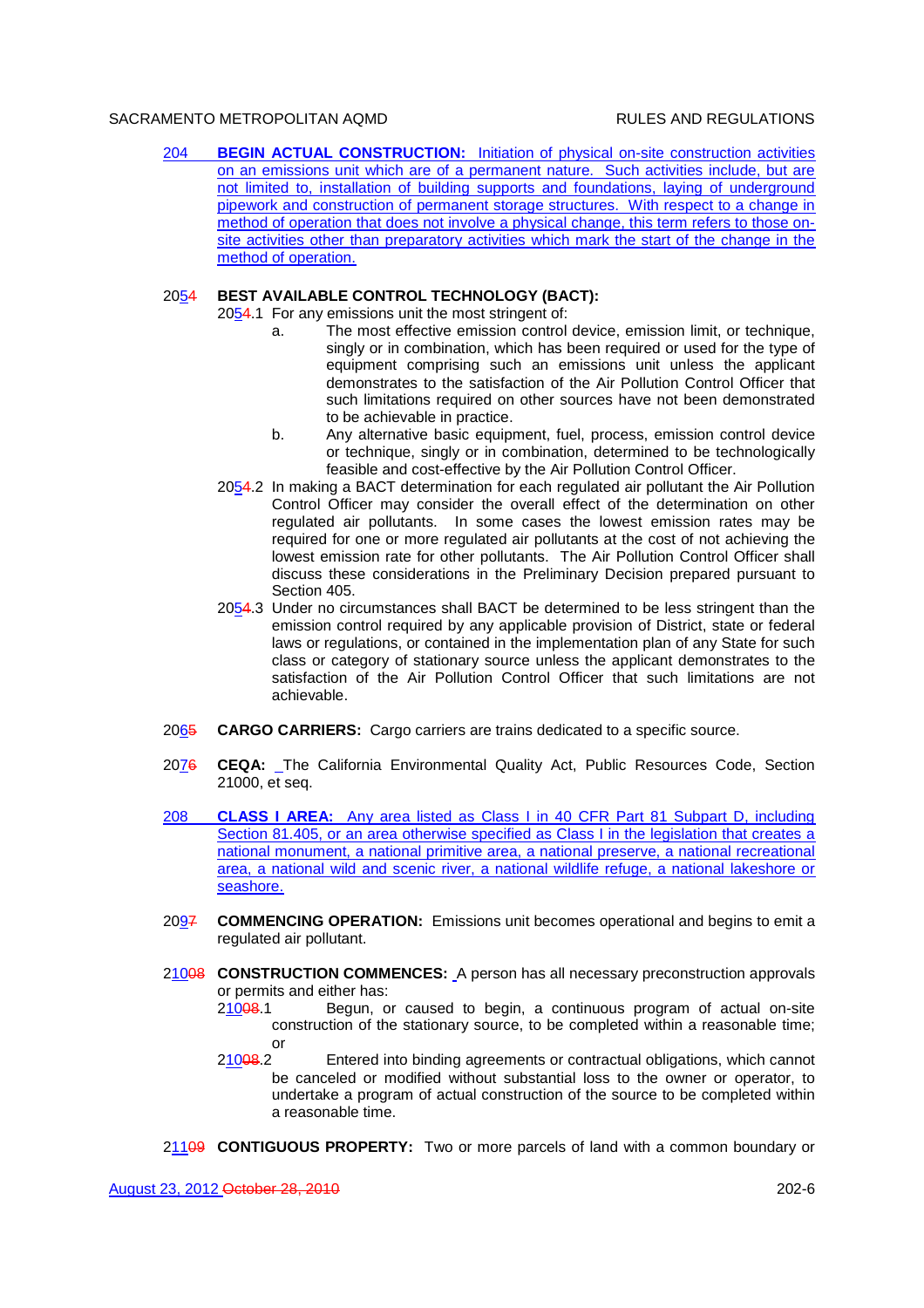separated solely by a public roadway or other public right-of-way.

2120 **COST-EFFECTIVE:** A cost per unit of emissions reduction which is lower than or equivalent to the maximum unit costs, for the regulated air pollutant or source category, of the same emission reduction through the use of Best Available Control Technology, calculated in current year dollars, in accordance with methodology and criteria specified in the BACT Policy developed by the District. Cost effectiveness consideration shall not apply to stationary sources that are a major stationary source or major modification.

### 2131 **CREDITABLE INCREASES AND DECREASES:**

- 2134.1 An increase or decrease in actual emissions is creditable only if:
	- a. It occurs between:
		- 1. the date five years before construction commences on the project and
		- 2. the date the project commences operation; and
	- b. The Air Pollution Control Officer has not relied on it in issuing a permit which permit is in effect when the increase in actual emissions from the particular change occurs.
- 2131.2 An increase in actual emissions is creditable only to the extent that the new level of actual emissions exceeds the old level.
- $2134.3$  A decrease in actual emissions is creditable only to the extent that:
	- a. The old level of actual emission or the old level of allowable emissions whichever is lower, exceeds the new level of actual emissions;
	- b. It is enforceable as a practical matter, and federally enforceable for all major stationary sources, at and after the time that actual construction on the particular change begins; and
	- c. The Air Pollution Control Officer has not relied on it in issuing any permit under regulations approved pursuant to 40 CFR part 51 subpart I or the State has not relied on it in demonstrating attainment or reasonable further progress:
	- d. It has approximately the same qualitative significance for public health and welfare as that attributed to the increase from the particular change.
- 2131.4 An increase that results from a physical change at a source occurs when the emissions unit on which construction occurred becomes operational and begins to emit a particular pollutant. Any replacement unit that requires shakedown becomes operational only after a reasonable shakedown period, not to exceed 180 days.
- 2142 **EMISSION INCREASE:** An increase calculated pursuant to Section 4113.
- 2153 **EMISSION OFFSET:** An emission reduction credit that compensates for an emission increase of a regulated air pollutant from a new or modified source subject to the requirements of Sections 302 and 303.
- 2164 **EMISSIONS LIMITATION:** One or more permit conditions specific to an emissions unit which restricts its maximum emissions, at or below the emissions associated with the maximum design capacity and,
	- 2164.1 Contained in and enforceable by the latest Authority to Construct and Permit to Operate for the emissions unit, and
	- 2164.2 Enforceable pursuant to Section 40840, and
	- 2164.3 Enforceable on a daily, quarterly, and where applicable, annual basis.
- 2175 **EMISSIONS UNIT:** An identifiable operation or piece of process equipment such as an article, machine, or other contrivance which controls, emits, may emit, or results in the emissions of any regulated air pollutant or hazardous air pollutant (HAP), directly or as fugitive emissions. Emissions unit shall not include the open burning of agricultural biomass.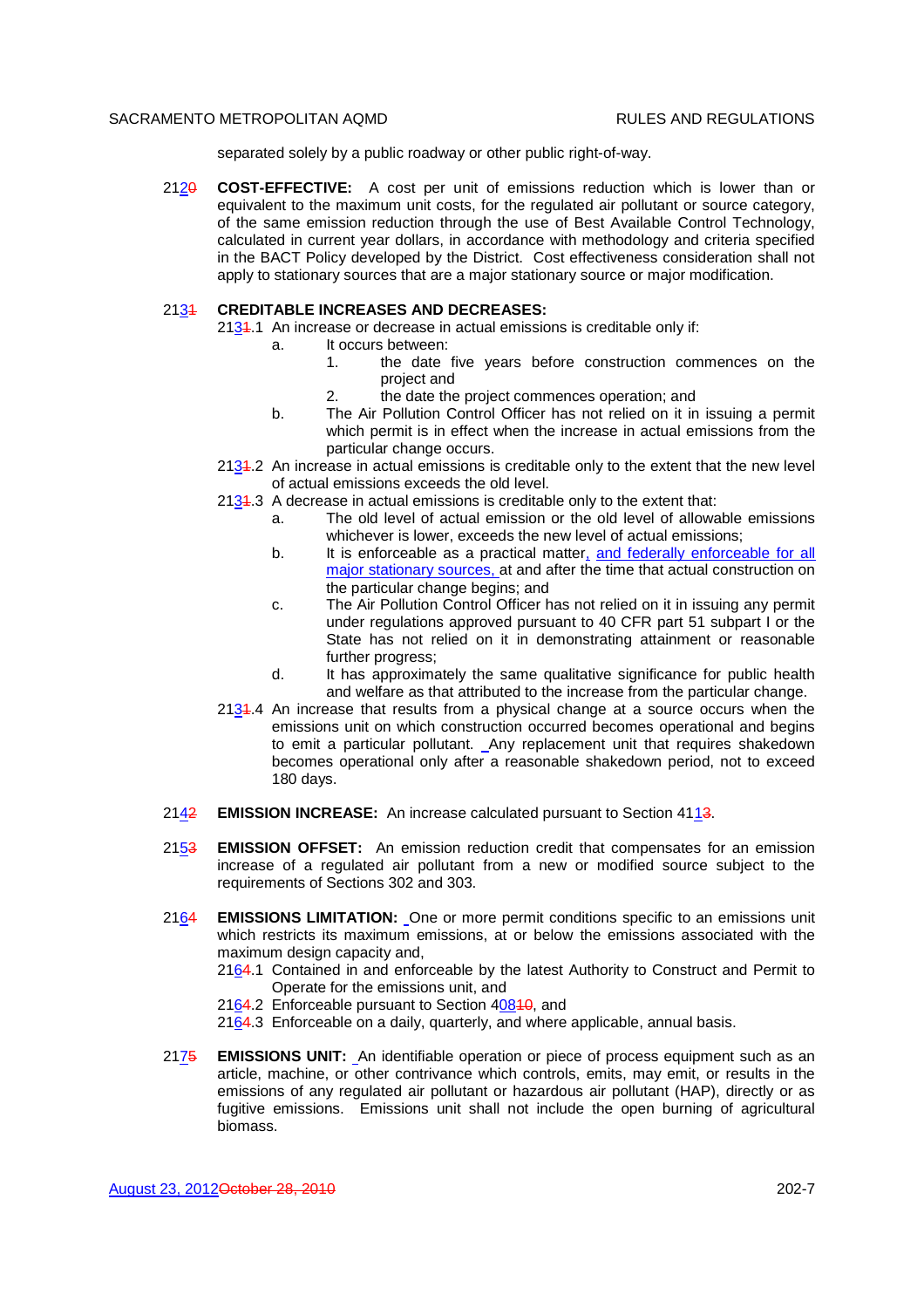- 2186 **EXISTING EMISSIONS UNIT:** Any emissions unit that is not a new emissions unit.
- 219 **FEDERAL LAND MANAGER:** The Secretary of the Department with authority over the specified federal lands.
- 22017 **FEDERAL MAJOR MODIFICATION:** Exclusively for the purpose of Section 1156, a Major Modification as defined in 40 CFR Section 51.165(a)(1)(v) (July 1, 2010 edition). 22017.1 All terms used in the definition of Major Modification shall be as defined
	- in 40 CFR 51.165(a)(1)(v), except that:
		- a. the term "reviewing authority" as used in that Section shall mean the Sacramento Metropolitan Air Quality Management District;
		- b. the term "major stationary source" as used in that Section means a Major Stationary Source as defined in Section 2284; and
		- c. the term "significant" as used in that Section means a rate of emissions that would equal or exceed the rates specified in Section 2273.
- 221 **FEDERALLY ENFORCEABLE:** All limitations and conditions which are enforceable by EPA, including:
	- 221.1 Requirements developed pursuant to 40 CFR Parts 60 (NSPS), 61 (NESHAP), 63 (NESHAP), 70 (State Operating Permit Programs), and 72 (Permits Regulation, Acid Rain);
	- 221.2 Requirements contained in the State Implementation Plan (SIP), that are applicable to the District; and
	- 221.3 District permit requirements established pursuant to the District's new source review rules in the SIP.
- 22218 **FUGITIVE EMISSIONS:** Those emissions which could not reasonably pass through a stack, chimney, vent or other functionally equivalent opening.
- 22319 **HAZARDOUS AIR POLLUTANT (HAP):** Any air pollutant listed pursuant to Section 112(b) (42 U.S.C Section 7412(b) of the Federal Clean Air Act).

# 2240 **HISTORIC ACTUAL EMISSIONS:**

- 2240.1 **Existing emissions units**: Historic actual emissions for the existing emissions unit averaged over the two year period immediately preceding the date of application for an Authority to Construct.
	- a. If the last two years are unrepresentative of normal source operations as determined by the Air Pollution Control Officer, then any two consecutive years of the last five years that represent normal source operation may be used.
	- b. The daily Historic Actual Emissions for each calendar quarter equals the actual emissions for the calendar quarter divided by the total number of actual operating days. If there are no records for actual operating days, then use the number of permitted operating days or calendar days, whichever is less.
	- c. If, at any time during the two year period, actual emissions exceeded allowed or permitted emission levels, then actual emissions shall be reduced to reflect the levels that would have occurred if the unit were in compliance with all applicable limitations and rules.
	- d. If less than one year has passed since the date of commencing operation under an issued Permit to Operate or an Authority to Construct then the historic actual emissions, for the purpose of this rule, shall be the potential to emit.
	- e. If one year or more but less than two years have passed since the date of issuance of the Permit to Operate or an Authority to Construct then the historic actual emissions shall be the actual emissions over the one year period immediately preceding the date of application.

2240.2 **New emissions unit:** Zero.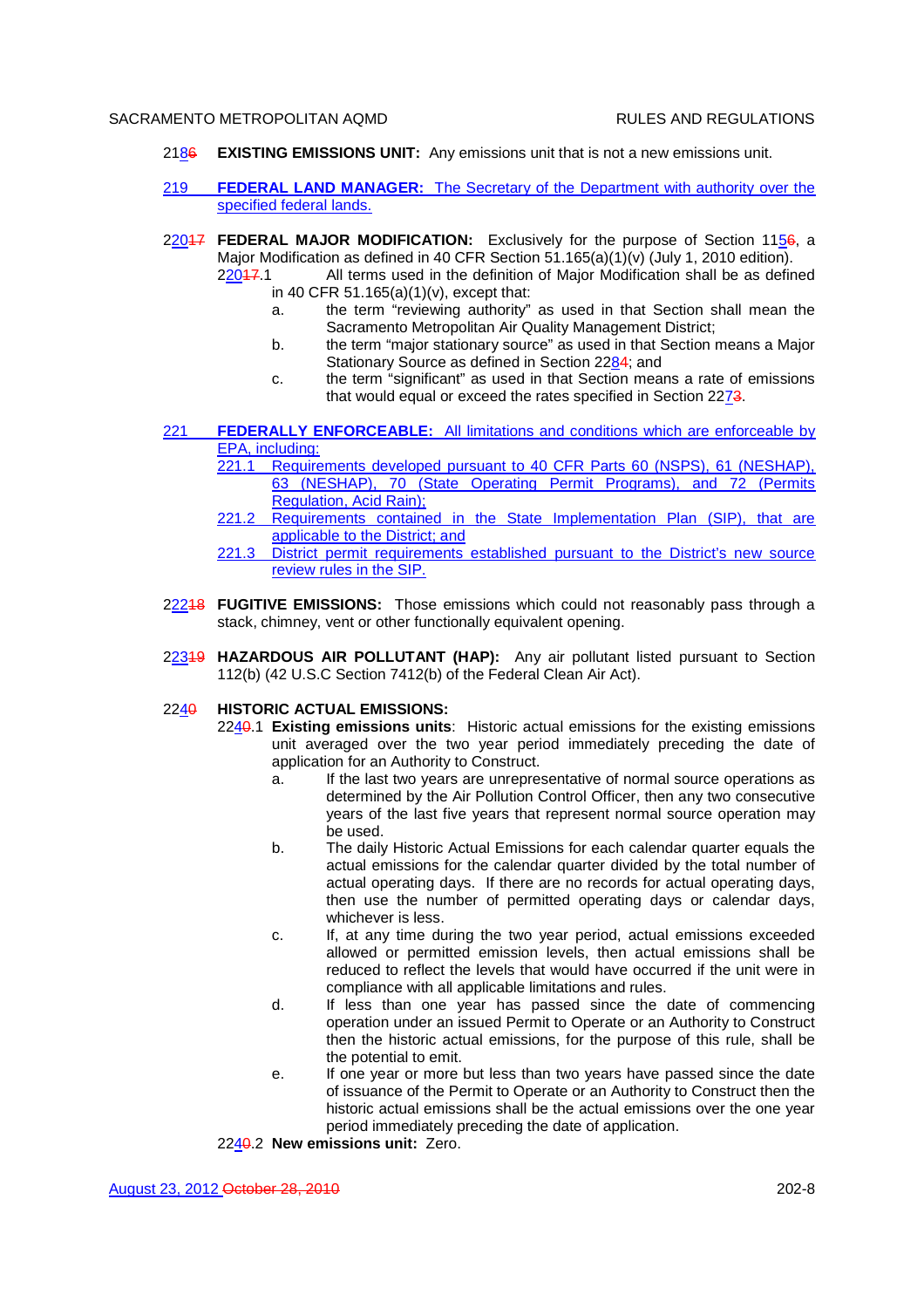### 2251 **HISTORIC POTENTIAL EMISSIONS:** The historic potential emissions shall be: 2251.1 **New Emissions Unit:** Zero.

- 2251.2 **Emissions units not part of a major modification as defined in Section 2273:**
	- a. **When determining BACT applicability, existing emissions units that had enforceable daily emissions limits on the Authority to Construct or Permit to Operate prior to modification:** The potential to emit of the emissions unit prior to modification as represented by the enforceable daily limiting condition on the permit.
	- b. **When determining quarterly offsets trigger and quantity of offsets required existing emissions units that had enforceable quarterly emissions limits on the Authority to Construct or Permit to Operate prior to modification:** The potential to emit of the emissions unit prior to modification as represented by the enforceable quarterly limiting condition on the permit.
	- c. **When determining daily offsets trigger at Peaking Power Plants, or for when determining the daily limit specified in Section 303.2, existing emissions units that had enforceable daily emissions limits on the Authority to Construct or Permit to Operate prior to modification:** The potential to emit of the emissions unit prior to modification as represented by the enforceable daily limiting conditions on the permit.

# 2251.3 **All other Emission Units:**

- a. The historic potential emissions equal to the enforceable potential to emit limit contained in the most recent Authority to Construct or Permit to Operate, if any of the following criteria are met:
	- i. Actual emissions are at least 80% of the potential to emit limit, or
	- ii. The emissions unit was fully offset for any emission increase. If the emissions increase from the project, including the emissions unit being evaluated, will result in a major source in and of itself, as defined in Section 2284, or a major modification, as defined in Section 2273, then the offset of the nonattainment pollutant for the emissions unit must have occurred during the 5 year period prior to the date that the application is deemed complete, then this provision is not applicable; or
- b. The historic actual emissions as defined in Section 2240.1.
- 2262 **IDENTICAL EMISSIONS UNIT:** A replacement emissions unit which is the same as the original unit in all respects except for serial number.
- 2273 **MAJOR MODIFICATION:** Any physical change, change in method of operation (including change in fuel), or addition Modification as defined in Section 225, to a stationary source classified as a major source for:
	- 2273.1 VOC or NOx emissions, which results in an emission increase for the project as determined by Section 4113.56, which when aggregated with all other creditable increases and decreases in emissions from the source is equal to or exceeding any of the following thresholds:
		- a. 25 tons per year of volatile organic compounds; or
		- b. 25 tons per year of nitrogen oxides.
- 2273.2 PM10 or a PM10 precursor emissions, which results in an emission increase for the project as determined by Section  $4113.56$ , which when aggregated with all other creditable increases and decreases in emissions from the source is equal to or exceeding any of the following thresholds:
	- a. 40 tons per year of volatile organic compounds;
	- b. 40 tons per year of nitrogen oxides;
	- c. 40 tons per year of sulfur oxides; or
	- d. 15 tons per year of PM10.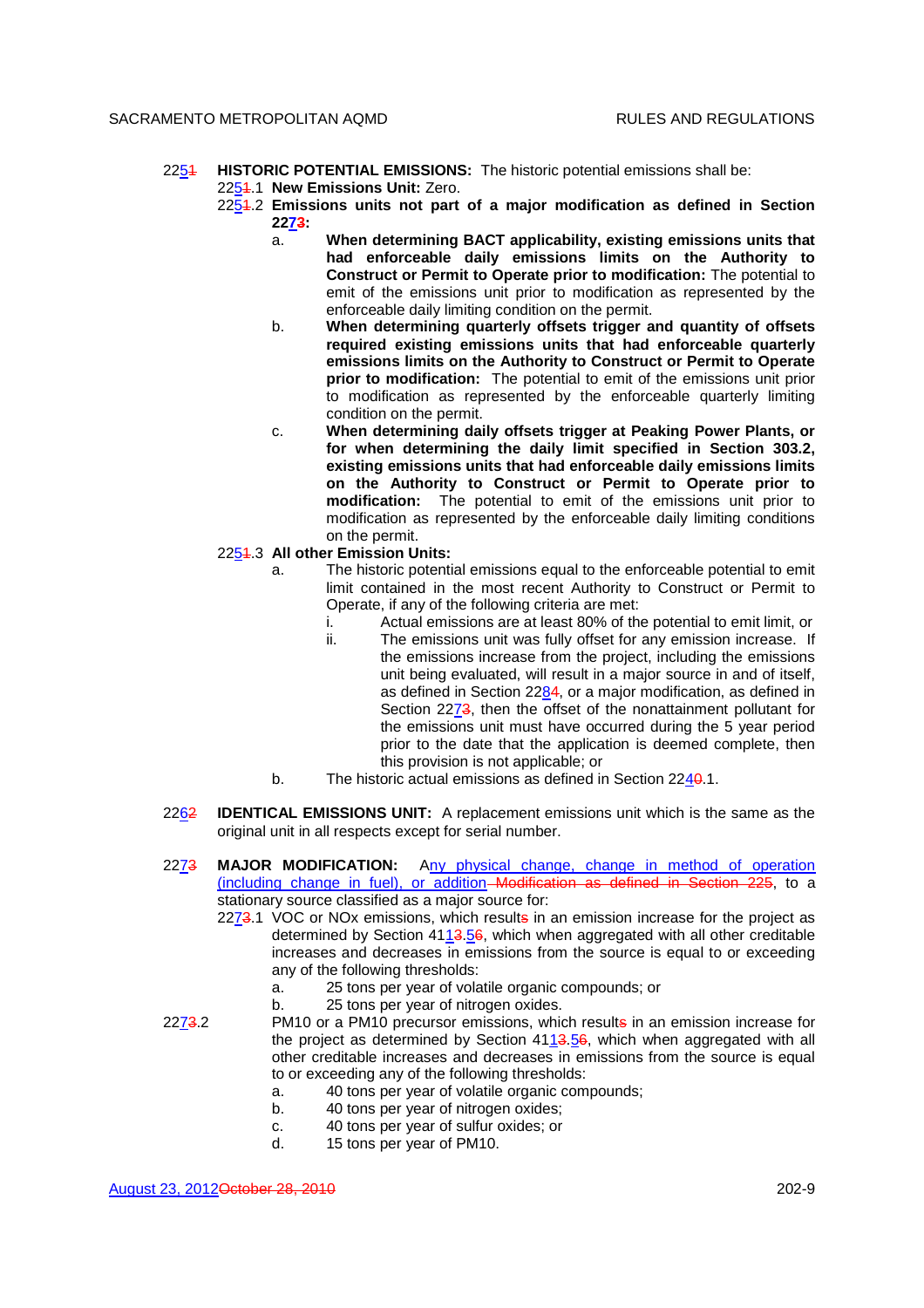- 2273.3 PM2.5 or a PM2.5 precursor emissions, which results in an emission increase in the potential to emit for the project as determined by Section 4113.56, which when aggregated with all other creditable increases and decreases in emissions from the source is equal to or exceeding any of the following thresholds:
	- a. 10 tons per year of direct PM2.5;
	- b. 40 tons per year of nitrogen oxides;
	- $c\mathsf{b}$ . 40 tons per year of sulfur dioxide;
	- de. 40 tons per year of volatile organic compounds if volatile organic compounds is determined to be a necessary part of the PM2.5 control strategy in the attainment demonstration and is approved by EPA in the State Implementation Plan; or
	- ed. The significance level established in the attainment demonstration, if ammonia is determined to be a necessary part of the PM2.5 control strategy in the attainment demonstration and is approved by EPA in the State Implementation Plan.
- $2273.4$  Carbon monoxide emissions, which results in an emission increase for the project as determined by Section  $41\overline{13.56}$ , which when aggregated with all other creditable increases and decreases in emissions from the source is equal to or exceeding the following threshold:

a. 100 tons per year of carbon monoxide.

 $2273.5$  Lead emissions, which results in an emission increase for the project as determined by Section 4113.56, which when aggregated with all other creditable increases and decreases in emissions from the source is equal to or exceeding the following threshold:

a. 0.6 tons per year of lead.

- 227.6 Unless previously limited by a permit condition, the following shall not be considered a major modification for the purpose of this rule:
	- a. A change in ownership.
	- b. Routine maintenance and repair.
	- c. A reconstructed stationary source or emissions unit, which shall be treated as a new stationary source or emissions unit, not as a major modification.
	- d. The addition of a continuous emission monitoring system.
	- e. Replacing of air pollution control equipment with new control equipment if the emissions of the new equipment are less than or equal to those from the original piece of equipment as determined by Section 411.2 and the replacement is not otherwise a major modification as defined in this rule.
- 2284 **MAJOR STATIONARY SOURCE:** A stationary source is a major source for the regulated air pollutant if it emits or has the potential to emit a regulated air pollutant in quantities equal to or exceeding any of the following thresholds:
	- 2284.1 25 tons per year of volatile organic compounds;
	- 2284.2 25 tons per year of nitrogen oxides;
	- 2284.3 100 tons per year of PM10; or 100 tons per year of sulfur oxides as a PM10 precursor;
	- 2284.4 100 tons per year of directly emitted PM2.5, or 100 tons per year of nitrogen oxides or sulfur oxides as PM2.5 precursors;
	- 2284.5 100 tons per year of carbon monoxide; or
	- 2284.6 100 tons per year of volatile organic compounds or ammonia as a PM2.5 precursor, if volatile organic compounds or ammonia is determined to be a necessary part of the PM2.5 control strategy in the attainment demonstration and is approved by EPA into the State Implementation Plan,

Emissions associated with emissions units exempt from permit requirements pursuant to Rule 201, GENERAL PERMIT REQUIREMENTS, shall be included in the potential to emit of the stationary source unless the emissions unit emits less than 2 pounds per day of each pollutant. Notwithstanding the previous sentence, emissions units exempted by Rule 201, Sections 111 and 113 shall not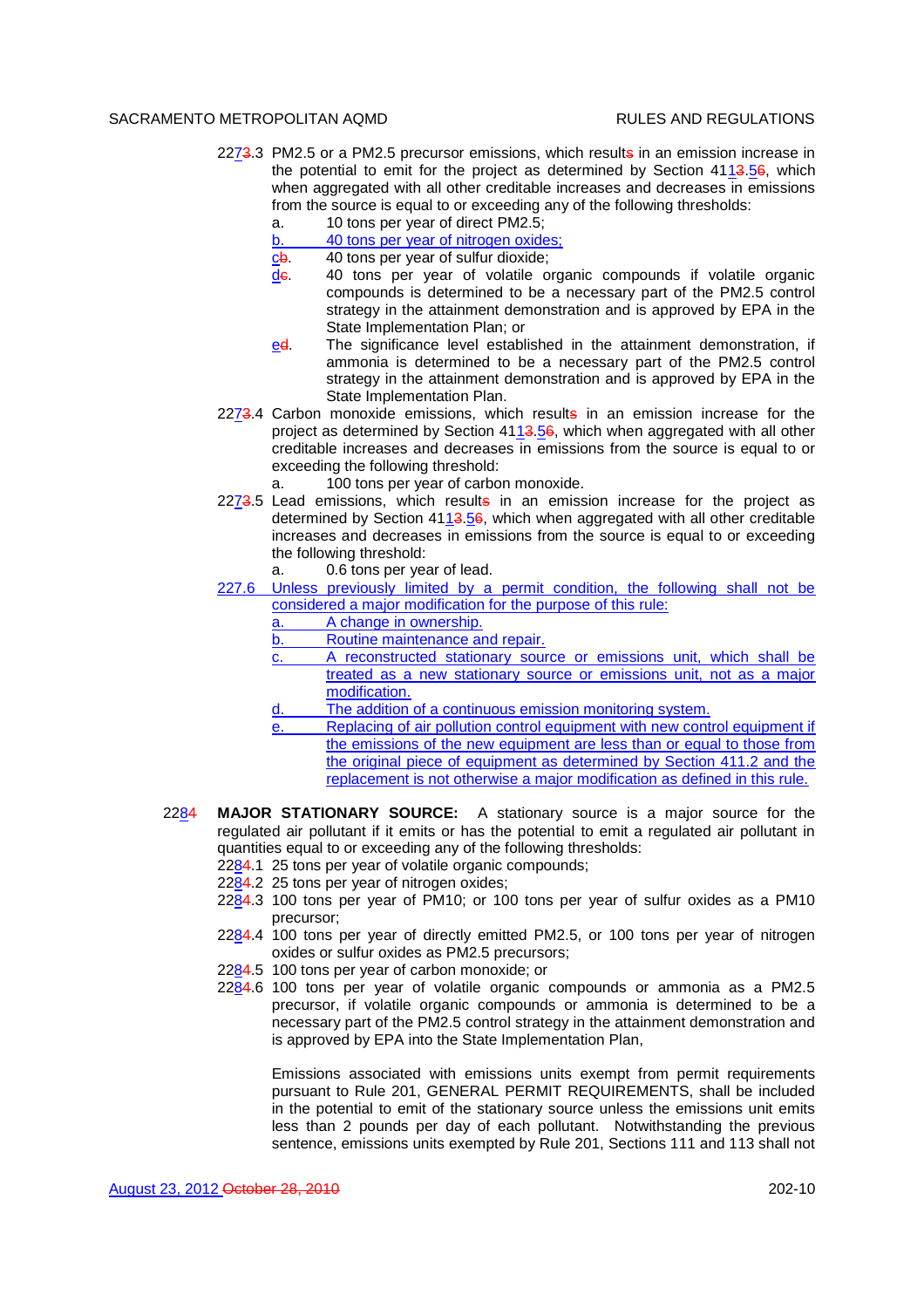be included in the potential to emit calculations. Fugitive emissions associated with the emissions unit or stationary source shall not be included in the potential to emit of the emissions unit or stationary source for the purpose of determining whether the source is major unless the source belongs to one of the following categories of stationary sources: included in Rule 207, TITLE V - FEDERAL OPERATING PERMIT PROGRAM, Section 219.3.

1. Coal cleaning plants (with thermal dryers);

- 2. Kraft pulp mills;
- 3. Portland cement plants;
- 4. Primary zinc smelters;
- 5. Iron and steel mills;
- 6. Primary aluminum ore reduction plants;
- 7. Primary copper smelters;
- 8. Municipal incinerators capable of charging more than 250 tons of refuse per day;
- 9. Hydrofluoric, sulfuric, or nitric acid plant;
- 10. Petroleum refineries;
- 11. Lime plants;
- 12. Phosphate rock processing plants;
- 13. Coke oven batteries;
- 14. Sulfur recovery plants;
- 15. Carbon black plants (furnace process);
- 16. Primary lead smelters;
- 17. Fuel conversion plants;
- 18. Sintering plants;
- 19. Secondary metal production plants;
- 20. Chemical process plants—The term chemical processing plant shall not include ethanol production facilities that produce ethanol by natural fermentation included in NAICS codes 325193 or 312140;
- 21. Fossil-fuel boilers (or combination thereof) totaling more than 250 million British thermal units per hour heat input;
- 22. Petroleum storage and transfer units with a total storage capacity exceeding 300,000 barrels;
- 23. Taconite ore processing plants;<br>24. Glass fiber processing plants:
- Glass fiber processing plants;
- 25. Charcoal production plants;
- 26. Fossil-fuel-fired steam electric plants of more than 250 million British thermal units per hour heat input; or
- 27. All other stationary source categories regulated by a standard promulgated under Section 111 or 112 (42 U.S.C. Section 7411 of 7412) of the Federal Clean Air Act, but only with respect to those air pollutants that have been regulated for that category.
- 2295 **MODIFICATION:** Any physical change, change in method of operation (including change in fuel), or addition, which:
	- 2295.1 For an emissions unit would necessitate a change in a permit condition or result in the potential to emit being higher than the historic potential emissions as defined in Section 225.
	- 2295.2 For a stationary source:
		- a. is a modification of any emissions unit, or
		- b. addition of any new emissions unit.
	- 2295.3 Unless previously limited by a permit condition, the following shall not be considered a modification for the purpose of this rule:
		- a. A change in ownership.
		- b. Routine maintenance and repair.
		- c. A reconstructed stationary source or emissions unit, which shall be treated as a new stationary source or emissions unit, not as a modification.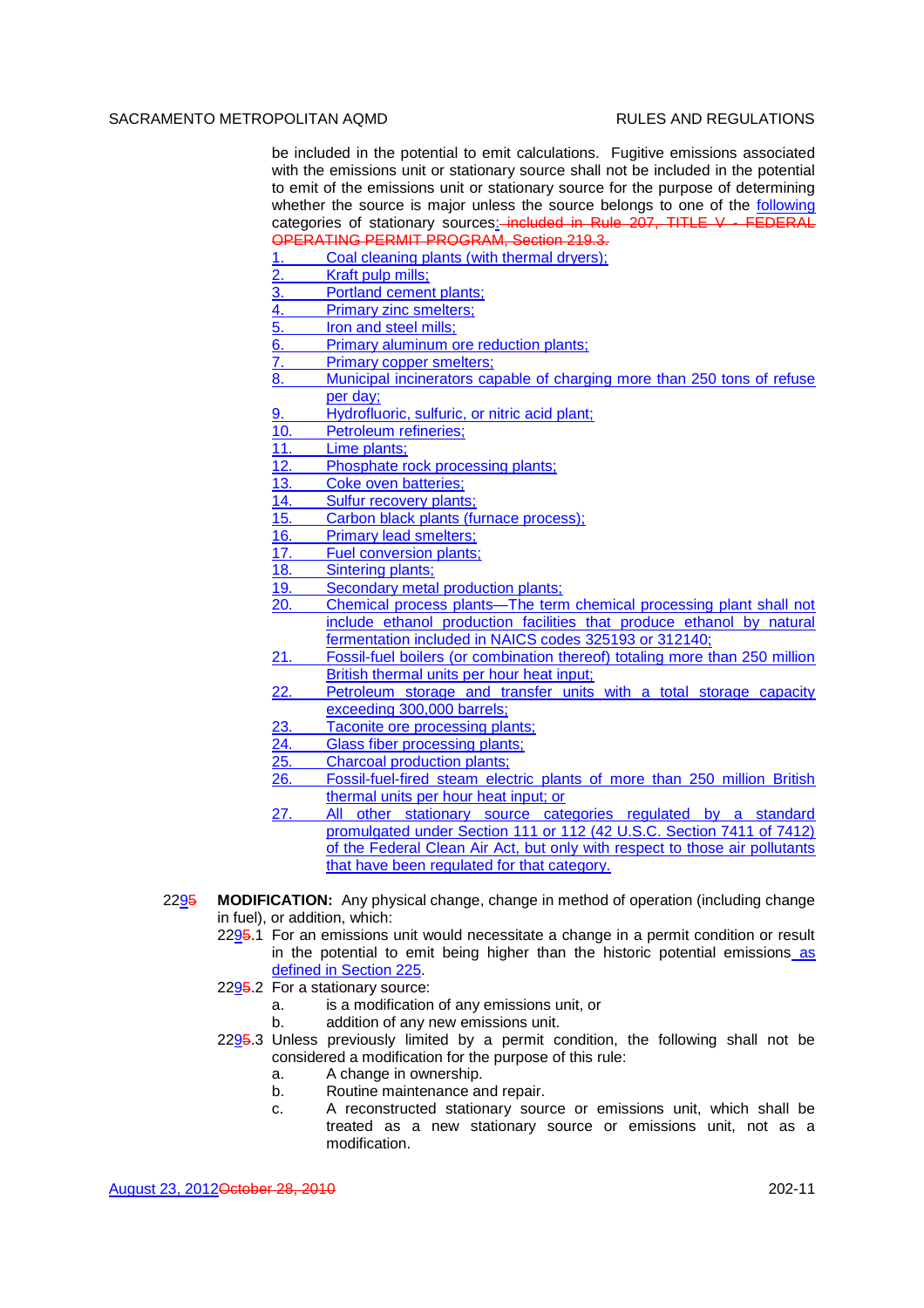- d. The addition of a continuous emission monitoring system.
	- e. Replacing of air pollution control equipment with new control equipment if the emissions of the new equipment are less than or equal to those from the original piece of equipment as determined by Section 4113.23 and the replacement is not a major modification as defined in this rule.
- 230 **NECESSARY PRECONSTRUCTION APPROVALS OR PERMITS:** Approvals or permits required to comply with all those federal air quality control laws and regulations and those air quality control laws and regulations which are part of the applicable State Implementation Plan.
- 23126 **NEW EMISSIONS UNIT:** An emissions unit which has not commenced operation.
- 23227 **NONATTAINMENT POLLUTANT:** Any pollutant and any precursors of such pollutants which have been designated "nonattainment" for the District by the U.S. Environmental Protection Agency as codified in 40 CFR 81.305, or which have been designated nonattainment for the District by the California Air Resources Board pursuant to Section 39608 of the Health and Safety Code.
- 23328 **PEAKING POWER PLANT:** A fossil-fueled combustion turbine power generation unit or other power generation unit with an actual annual capacity factor of 25% or less, which is used during peak electricity demand periods, and may operate for short periods, with frequent start-ups and shutdowns. Emergency equipment that is operated in compliance with the requirements of Section 110 is not considered a peaking power plant.
- 23429 **PLANTWIDE APPLICABILITY LIMIT (PAL):** Exclusively for the purpose of Section 1156, an emission limitation expressed in tons per year, for a pollutant at a major stationary source, that is federally enforceable as a practical matter and established source-wide in accordance with 40 CFR Sections 51.165(f)(1) through (f)(15).
	- 23429.1 All terms used in 40 CFR 51.165(f) shall be as defined in 40 CFR  $51.165(f)(2)$ , or if not defined in 40 CFR  $51.165(a)(1)$  as each subsection exists on July 1, 2010, except that:
		- a. the term "reviewing authority" as used in those Sections shall mean the Sacramento Metropolitan Air Quality Management District.
- 2350 **PM10:** Particulate matter with an aerodynamic diameter smaller than or equal to a nominal 10 microns as measured by an applicable reference test method or methods found in Article 2, Subchapter 86, Title 17, California Code of Regulations (commencing with Section 94100). Gaseous emissions which condense to form particulate matter at ambient temperatures shall be included.
- 2361 **PM2.5:** Particulate matter with an aerodynamic diameter smaller than or equal to a nominal 2.5 microns as measured by an applicable reference test method or methods found in Article 2, Subchapter  $\underline{86}$ , Title 17, California Code of Regulations (commencing with Section 94100). Gaseous emissions which condense to form particulate matter at ambient temperatures shall be included.
- 2372 **PORTABLE EQUIPMENT:** Equipment which is periodically relocated and is not operated more than a total of 180 days at any one stationary source in the District within a continuous 12 month period.
- 2383 **POTENTIAL TO EMIT:** The maximum physical and operational design capacity to emit a pollutant. Limitations on the physical or operational design capacity, including emissions control devices and limitations on hours of operation, may be considered only if such limitations are incorporated into the applicable Authority to Construct and Permit to Operate as a *permit condition and are practically*-enforceable as a practical matter and, for all major stationary sources, federally enforceable. **permit condition.** The potential to emit shall include both directly emitted and fugitive emissions.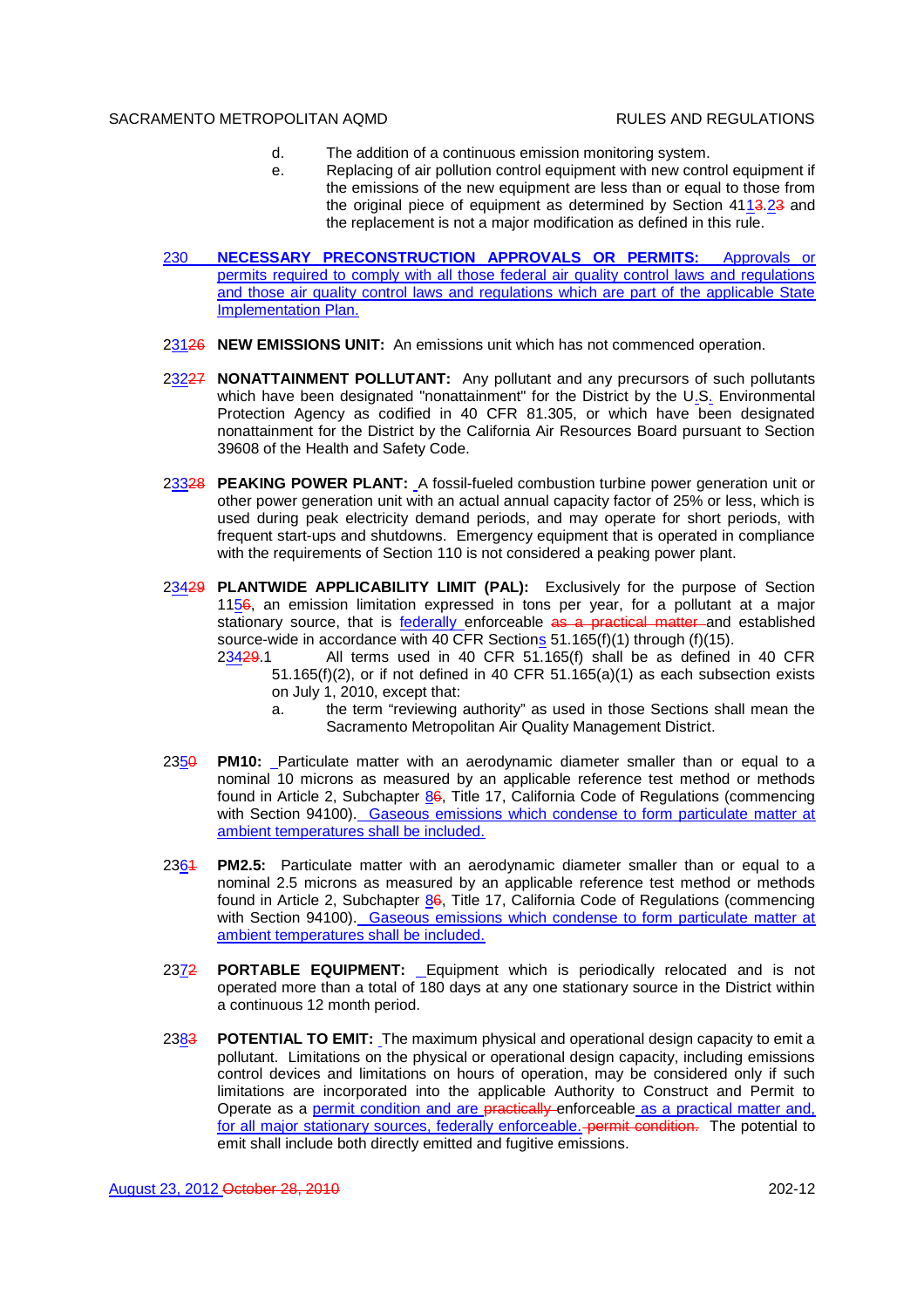2394 **PRECURSOR:** A pollutant that, when emitted into the atmosphere, may undergo either a chemical or physical change which then produces another pollutant for which an ambient air quality standard has been adopted, or whose presence in the atmosphere will contribute to the violation of one or more ambient air quality standards. The following precursor-secondary air contaminant relationships shall be used for the purposes of this rule:

| Precursor<br>Volatile Organic<br>Compound | <b>Secondary Air Contaminant</b><br>Photochemical oxidants (Ozone)<br>a.<br>Organic fraction of PM10<br>b.<br>Organic fraction of PM2.5, if volatile<br>C <sub>1</sub><br>organic compounds is determined to be<br>a necessary part of the PM2.5 control<br>strategy in the attainment demonstration<br>approved by EPA in the State |  |
|-------------------------------------------|--------------------------------------------------------------------------------------------------------------------------------------------------------------------------------------------------------------------------------------------------------------------------------------------------------------------------------------|--|
| ---------------                           | Implementation Plan                                                                                                                                                                                                                                                                                                                  |  |
| Nitrogen Oxides                           | Nitrogen dioxide<br>a.<br>Nitrate fraction of PM10<br>$b_{-}$<br>Photochemical oxidants (Ozone)<br>C <sub>1</sub><br>Nitrate fraction of PM2.5<br>d.                                                                                                                                                                                 |  |
| ---------------<br><b>Sulfur Oxides</b>   | Sulfur dioxide<br>а. –<br>$\mathbf{b}$ , $\mathbf{b}$<br><b>Sulfates</b><br>Sulfate fraction of PM10<br>C <sub>1</sub><br>$d_{\rm s}$ and $d_{\rm s}$<br>Sulfate fraction of PM2.5                                                                                                                                                   |  |
| Ammonia                                   | Nitrate fraction of PM2.5, if ammonia is<br>a.<br>determined to be a necessary part of the<br>PM2.5 control strategy in the attainment<br>demonstration approved by EPA in the<br>State Implementation Plan.                                                                                                                         |  |
|                                           |                                                                                                                                                                                                                                                                                                                                      |  |

- 24035 **PRIORITY RESERVE BANK:** A depository for preserving emission reduction credits pursuant to Rule 205, COMMUNITY BANK AND PRIORITY RESERVE BANK for use as an emission offset in accordance with Sections 302, 303, and 4113.
- 24136 **PROJECT:** A project includes all of the emissions units associated with the scope of the preconstruction application for a new or modified stationary source and any emissions units indirectly affected.
- 24237 **PROPOSED EMISSIONS:** Emissions based on the potential to emit for the emissions unit.
- 24338 **QUARTER/QUARTERLY:** Calendar quarters beginning January 1, April 1, July 1, and October 1.
- 24439 **RECONSTRUCTED SOURCE:** Any stationary source or emissions unit undergoing physical modification where the fixed capital cost of the new components exceeds 50 percent of the fixed capital cost of a comparable entirely new stationary source or emissions unit. Fixed capital cost means that capital needed to provide and install all the depreciable components: this includes the cost of parts and labor. A reconstructed source shall be treated as a new stationary source or emissions unit.
- 2450 **REGULATED AIR POLLUTANT:** Any air pollutant for which there is a national or state ambient air quality standard, or a precursor to such air pollutant.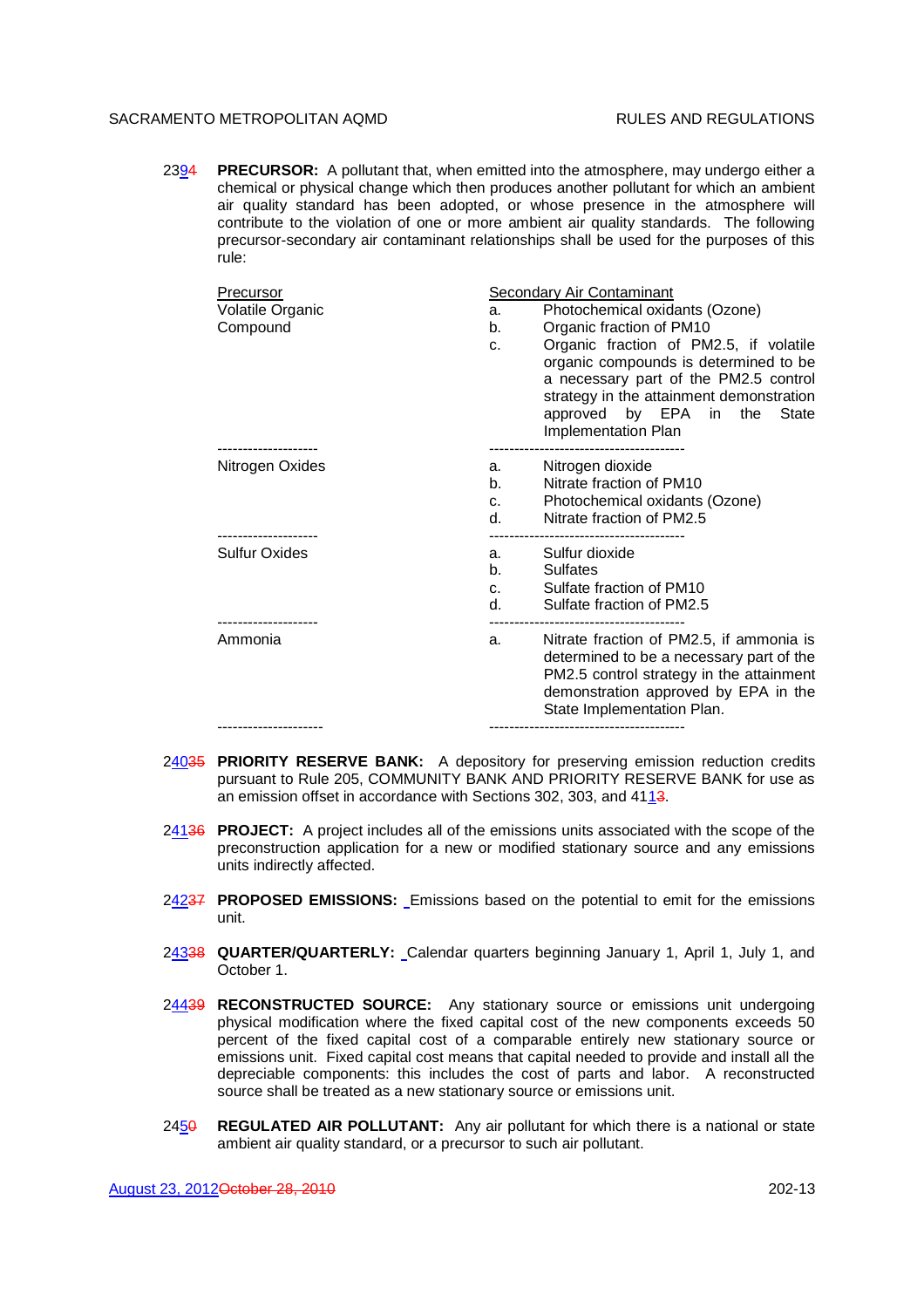- 2461 **SACRAMENTO FEDERAL NONATTAINMENT AREA FOR OZONE:** The area defined in 40 CFR Section 81.305.
- 2472 **SACRAMENTO FEDERAL NONATTAINMENT AREA FOR PM10:** The area defined in 40 CFR Section 81.305.
- 2483 **SACRAMENTO FEDERAL NONATTAINMENT AREA FOR PM2.5:** The area defined in 40 CFR Section 81.305.
- 2494 **STATIONARY SOURCE:** Any building, structure, facility, or emissions unit which emits or may emit any regulated air pollutant directly or as a fugitive emission.

2494.1 Building, structure, facility, or emissions unit includes all pollutant emitting activities which:

- a. belong to the same industrial grouping, and
- b. are located on one property or on two or more contiguous properties, and
- c. are under the same or common ownership, operation, or control or which are owned or operated by entities which are under common control.
- 2494.2 Pollutant emitting activities shall be considered as part of the same industrial grouping if:
	- a. they belong to the same two-digit standard industrial classification code, or
	- b. they are part of a common production process. (Common production process includes industrial processes, manufacturing processes and any connected processes involving a common material.)
- 2494.3 The emissions within District boundaries of cargo carriers associated with the stationary source shall be considered emissions from the stationary source to the extent that emission reductions from cargo carriers are proposed as emission offsets.
- 25045 **TEMPORARY SOURCE:** Emission sources such as pilot plants and portable facilities that will be terminated or located outside the District after less than a cumulative total of 90 days of operation in any continuous 12 months.

# 300 **STANDARDS**

301 **BEST AVAILABLE CONTROL TECHNOLOGY:** An applicant shall apply Best Available Control Technology to a new emissions unit or modification of an existing emissions unit, except cargo carriers, for each emissions change of a regulated air pollutant, if the change would result in an emission increase calculated pursuant to Section 4113.12 of more than the levels specified in Section 301.1. Notwithstanding the preceding sentence, if the modification is a major modification, then the applicant shall apply Best Available Control Technology for each regulated pollutant that triggers major modification requirements.<br>301.1 Polluti

| 301.1 Pollutant            | lb/day |
|----------------------------|--------|
| Volatile organic compounds |        |
| Nitrogen oxides            |        |
| Sulfur oxides              |        |
| <b>PM10</b>                |        |
| PM <sub>2.5</sub>          |        |
| Carbon monoxide            | 550    |
| Lead                       | 3.3    |

### 302 **EMISSION OFFSET REQUIREMENTS, GENERAL:**

302.1 Except as provided in Sections 302.7 and 302.8, an applicant shall provide emission offsets for a regulated air pollutant where the potential to emit of that pollutant calculated pursuant to Section  $4113.34$ , meets or exceeds the following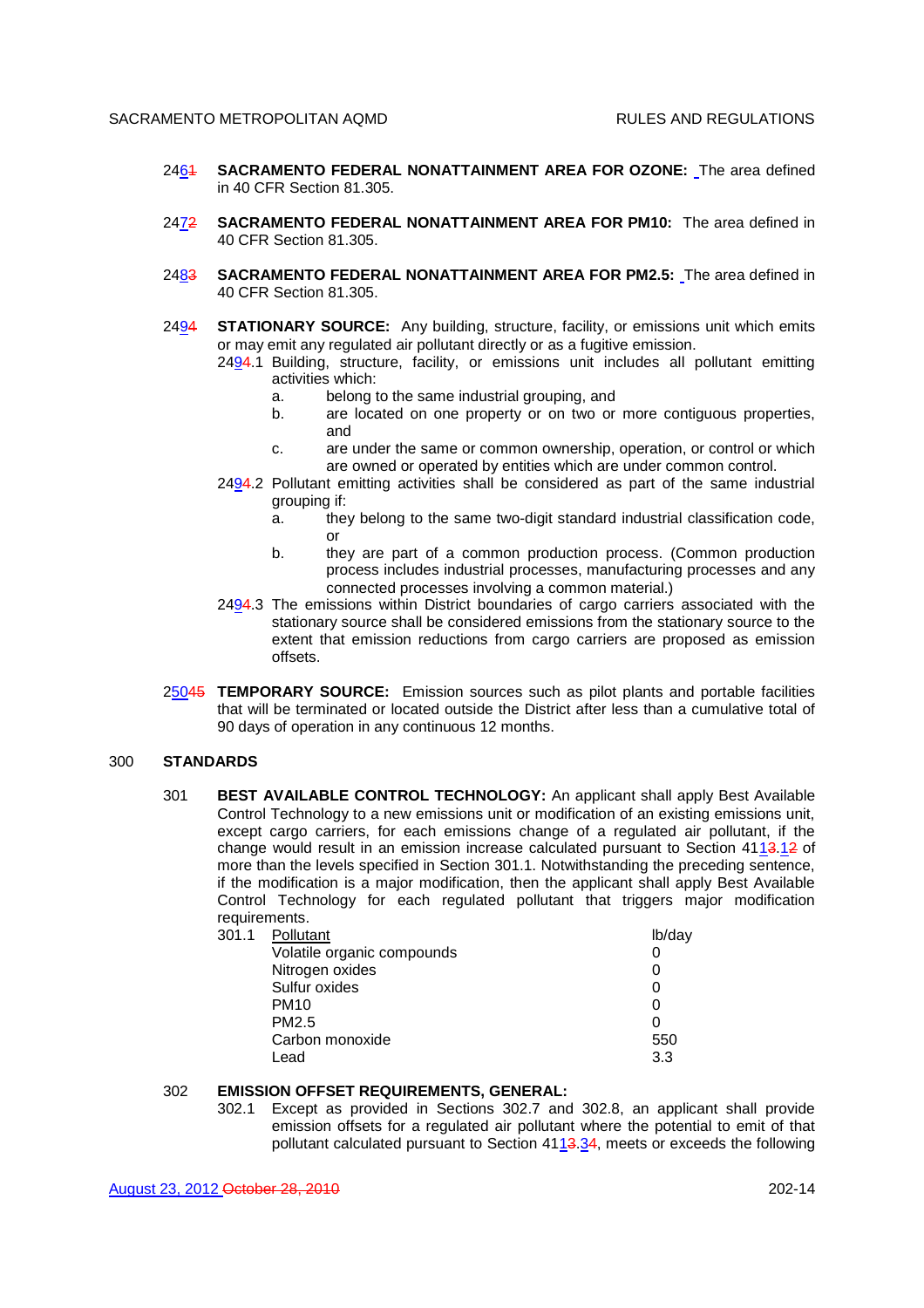levels:

| a. | Pollutant                                                             |                    |
|----|-----------------------------------------------------------------------|--------------------|
|    | Volatile organic compounds                                            | 5,000 lbs/quarter  |
|    | Nitrogen oxides                                                       | 5,000 lbs/quarter  |
|    | Sulfur oxides                                                         | 13,650 lbs/quarter |
|    | <b>PM10</b>                                                           | 7,300 lbs/quarter  |
|    | PM <sub>2.5</sub>                                                     | 15 tons/year       |
|    | Carbon monoxide                                                       | 49,500 lbs/quarter |
|    | If Ammonia is determined to be a necessary part of the PM2.5 control  |                    |
|    | strategy in the attainment demonstration approved by EPA in the State |                    |
|    | Implementation Plan:                                                  |                    |
|    | Ammonia                                                               | 100 ton/year       |
|    | $\sim$ $\sim$ $\sim$ $\sim$ $\sim$                                    |                    |

302.2 For a peaking power plant, if the emissions increase calculated pursuant to Section 4113.34 is below the levels in Section 302.1, an applicant shall provide emission offsets for the regulated air pollutant where the daily emission increase calculated pursuant to Section  $4113.34$  exceeds the following levels:

| a. | Pollutant                  | lb/day |
|----|----------------------------|--------|
|    | Volatile organic compounds | 150    |
|    | Nitrogen oxides            | 150    |
|    | Sulfur oxides              | 150    |
|    | <b>PM10</b>                | 80     |
|    | Carbon monoxide            | 550    |

302.3 Except for PM2.5 or as provided in Section 302.3a, b, c, or d; sufficient emission offsets shall be provided from the same calendar quarter as the proposed emissions. The quantity of offsets required shall be determined using the calculation procedures specified in Section 4113.45.

- a. Emission credits for volatile organic compounds and nitrogen oxides during the quarters starting April 1 and July 1 may be used to offset emission increases during any quarter except as provided below.
	- 1. Emission credits from the quarter starting April 1 that will be used in the quarter starting July 1 shall not exceed more than 20% of a project's volatile organic compound or nitrogen oxides offset needs, as applicable, in the quarter beginning July 1.
	- 2. Emission credits from the quarter starting July 1 that will be used in the quarter starting April 1 shall not exceed more than 20% of a project's volatile organic compound or nitrogen oxides needs, as applicable, in the quarter beginning April 1.
- b. Emission credits for volatile organic compounds and nitrogen oxides during quarters starting January 1 and October 1 may be used to offset emission increases during either quarter starting January 1 and October 1.
- c. Emission credits for carbon monoxide, PM10, and sulfur oxides during the quarters starting January 1 and October 1 may be used during any quarter except as provided below.
	- 1. Emission credits from the quarter starting January 1 that will be used in the quarter starting October 1 shall not exceed more than 20% of a project's carbon monoxide, PM10, and sulfur oxides offset needs, as applicable, in the quarter beginning October 1.
	- 2. Emission credits from the quarter starting October 1 that will be used in the quarter starting January 1 shall not exceed more than 20% of a project's carbon monoxide, PM10, and sulfur oxides offset needs, as applicable, in the quarter beginning January 1.
- d. Emission credits for carbon monoxide, PM10, and sulfur oxides during quarters starting April 1 and June 1 may be used to offset emission increases during either quarter starting April 1 and June 1.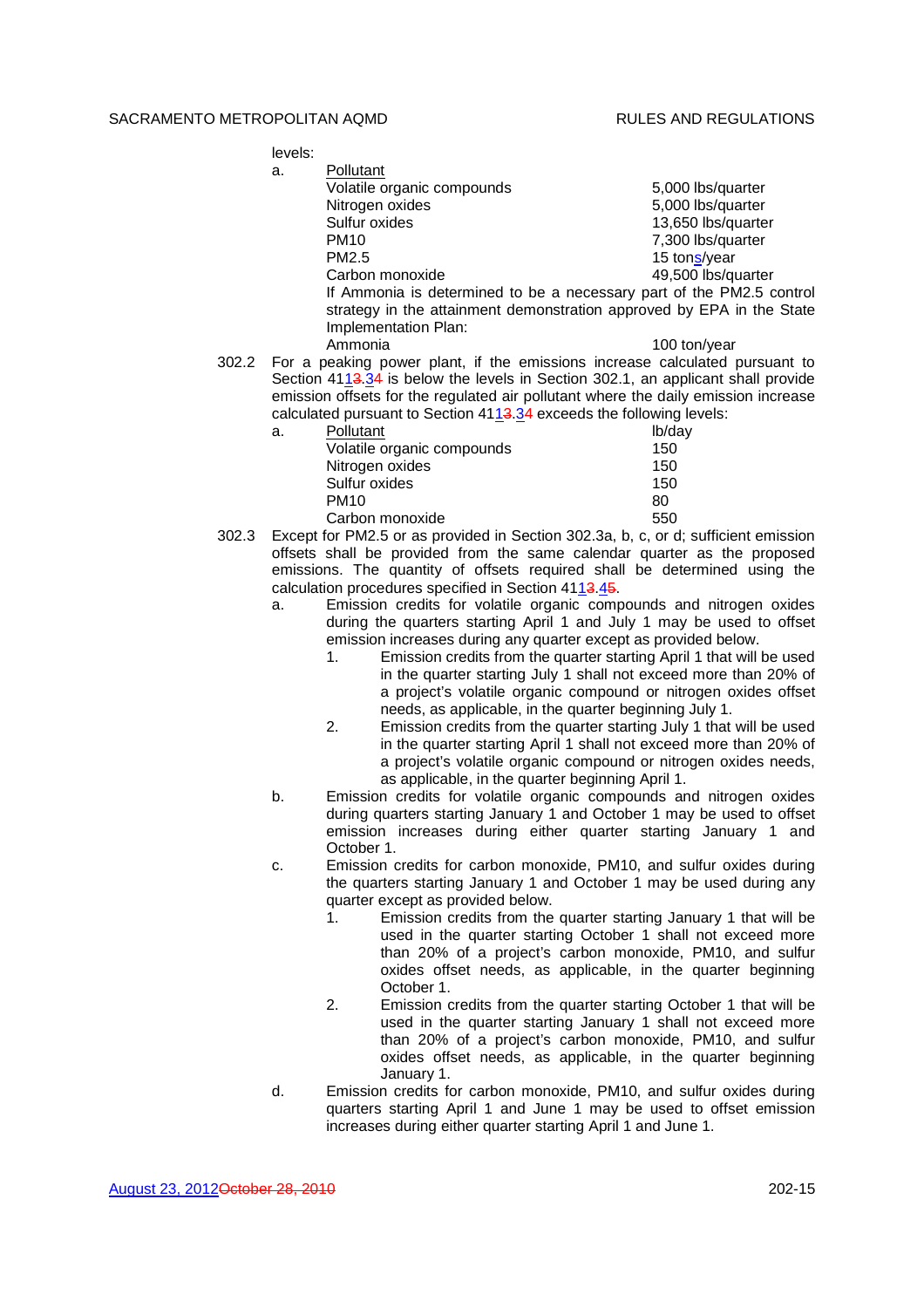- 302.4 Emission offsets shall be obtained pursuant to Rule 204, EMISSION REDUCTION CREDITS, Rule 205, COMMUNITY BANK AND PRIORITY RESERVE BANK, or Rule 206, MOBILE AND TRANSPORTATION SOURCE EMISSION REDUCTION CREDITS, or pursuant to an adopted emission reduction credit rule in another air district that meets the requirements of Section 302.6.
- 302.5 If an application for an Authority to Construct is received for an emissions unit that had previously obtained emission reduction credits for the shutdown of that emissions unit under Rule 204, EMISSION REDUCTION CREDITS, then sufficient emission offsets shall be provided consistent with Section 302. If the emissions unit does not trigger emission offsets in accordance with this section then the applicant shall provide sufficient emission offsets to offset the lesser of the amount of the emission reduction obtained pursuant to Rule 204, EMISSION REDUCTION CREDITS or the potential to emit from the emissions unit.
- 302.6 Emission offsets which are required and obtained pursuant to permitting and/or banking actions in a district other than that in which the proposed source is located may be used only if the Air Pollution Control Officer has reviewed the permit conditions and/or banking action issued by the other district in which the proposed emission offsets are obtained and made a determination that the impact of using such emission offsets meets the requirements of District Rules and Regulations, Health and Safety Code Section 40709.6, state, and federal requirements. An offset ratio not less than the levels specified in Section 303 shall be applied as necessary to discount the offsets and mitigate the associated impact.
- 302.7 Emission offsets for increases in carbon monoxide shall not be required if the applicant, using an air quality modeling analysis prepared pursuant to Section 403, demonstrates to the satisfaction of the Air Pollution Control Officer that the increase in ambient concentration does not exceed 500 micrograms per cubic meter, 8 hour average, at and beyond the property line of the stationary source.
- 302.8 Except for portable equipment located at a major stationary source or that is a major stationary source by itself, portable equipment shall be offset at the initially permitted location only. In the event such portable equipment is shutdown, emission reduction credits shall be granted based on the initially permitted location.
- 302.9 For major stationary sources or major modifications, emission offsets for volatile organic compounds and nitrogen oxides must be obtained from within the Sacramento Federal Nonattainment Area for ozone.
- 302.10 For major stationary sources or major modifications that exceed the levels in Section 2273.3, emissions offsets for PM2.5 and PM2.5 precursors must be obtained within the Sacramento Federal Nonattainment Area for PM2.5 and emission offsets for PM10 must be obtained within Sacramento County as long as Sacramento County is a federal PM10 nonattainment area.
- 303 **EMISSION OFFSET RATIOS:** The applicable offset ratio for use in Section 4113.45 shall be determined based on the location of the new or modified stationary source required to provide offsets and the distance to the location of the emission offsets, as indicated in the following tables.
	- 303.1 Except as provided in Section 303.2, an applicant shall provide emission offsets for emissions from a new or modified stationary source using the following ratios: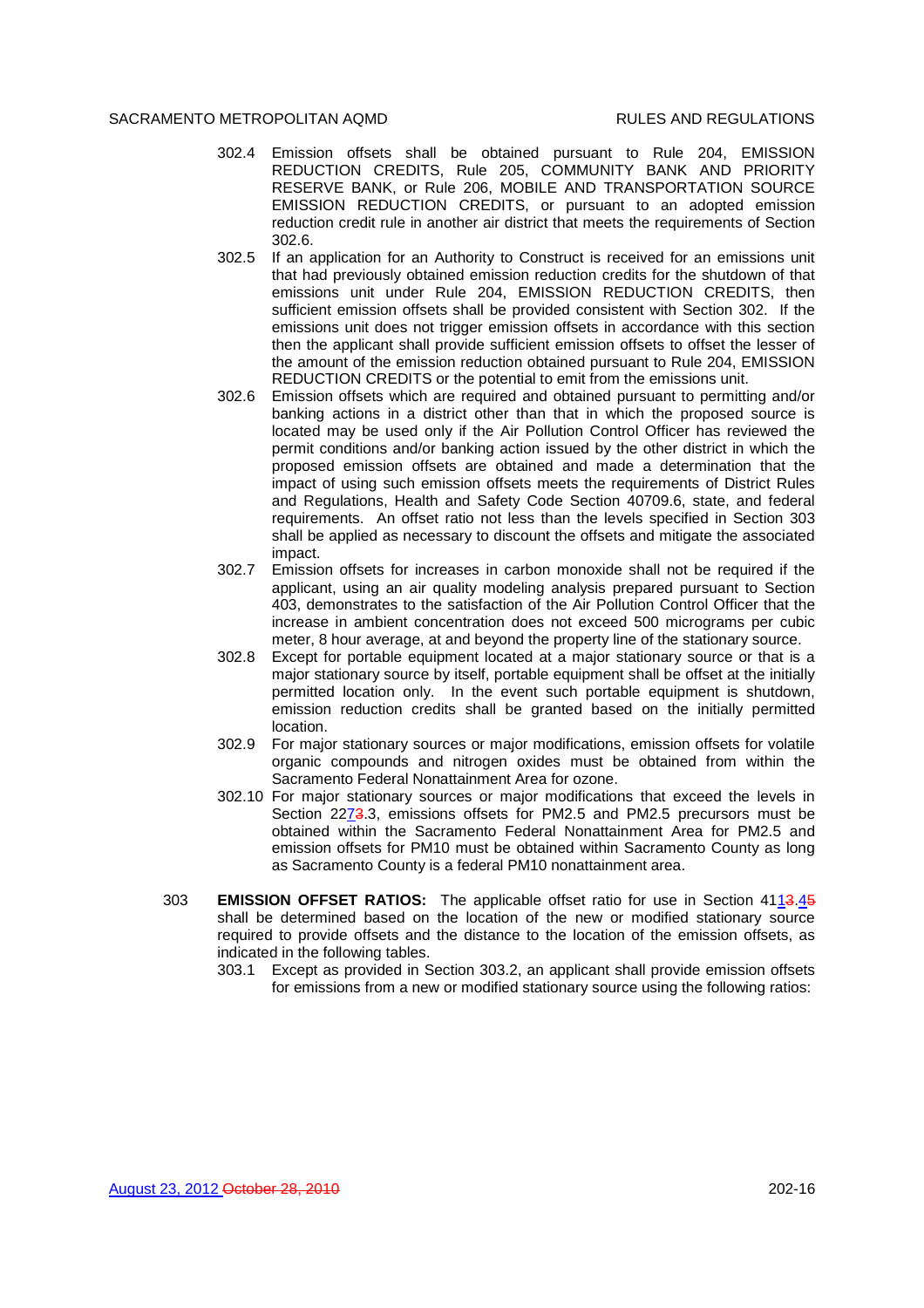| <b>Emission Offset Ratio</b>                                                                                                                                                                                                                                                                                                                                                                                                                                                   |                                                                                            |                                             |                                 |
|--------------------------------------------------------------------------------------------------------------------------------------------------------------------------------------------------------------------------------------------------------------------------------------------------------------------------------------------------------------------------------------------------------------------------------------------------------------------------------|--------------------------------------------------------------------------------------------|---------------------------------------------|---------------------------------|
| Volatile organic<br>compounds or<br>Nitrogen oxides                                                                                                                                                                                                                                                                                                                                                                                                                            | <b>PM2.5 or</b><br>ammonia if<br>determined to<br>be PM2.5<br>precursor by<br>Section 2394 | <b>Other</b><br>Nonattainment<br>pollutants | <b>Attainment</b><br>pollutants |
| 1.3 to 1.0 if used at<br>a new major<br>stationary source or<br>major modification<br>at a major source<br><b>OR</b><br>1.0 to 1.0 if used at<br>a non-major<br>stationary source or<br>non-major<br>modifications at a<br>major source                                                                                                                                                                                                                                        | 1.0 to 1.0                                                                                 | 1.0 to $1.0$                                | 1.0 to 1.0                      |
| 1.3 to 1.0 if used at<br>a new major<br>stationary source or<br>major modification<br>at a major source<br><b>OR</b><br>1.2 to 1.0 if used at<br>a non-major<br>stationary source or<br>non-major<br>modifications at a<br>major source<br><b>OR</b><br>1.0 to 1.0 if used at<br>a non-major<br>stationary source<br>with an emission<br>increase calculated<br>pursuant to Section<br>4113.34 of the<br>following levels:<br>≥5000 lb/qtr and<br>$<$ 7500 lb/qtr <sub>7</sub> | 1.2 to 1.0                                                                                 | 1.2 to 1.0                                  | 1.1 to 1.0                      |
| 2.0 to 1.0                                                                                                                                                                                                                                                                                                                                                                                                                                                                     | 2.0 to 1.0                                                                                 | 2.0 to 1.0                                  | 1.2 to 1.0                      |
| $>2.0$ to 1.0 (*)                                                                                                                                                                                                                                                                                                                                                                                                                                                              | $>2.0$ to 1.0 (*)                                                                          | $>2.0$ to 1.0 (*)                           | $>1.2$ to 1.0 (*)               |
|                                                                                                                                                                                                                                                                                                                                                                                                                                                                                |                                                                                            | (*) based on case by case determination     |                                 |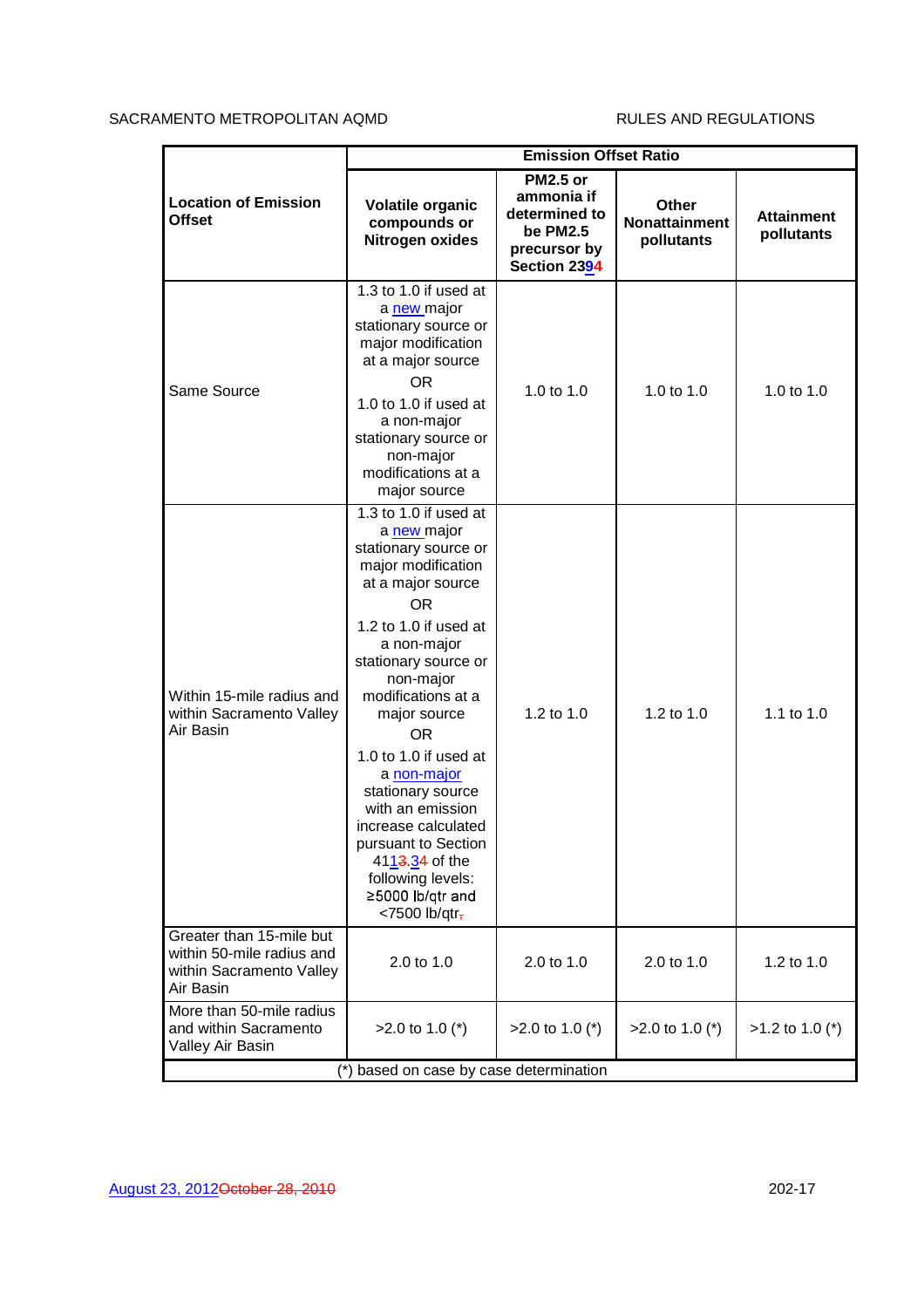303.2 Applicants providing emission offsets obtained pursuant to Rule 205, COMMUNITY BANK AND PRIORITY RESERVE BANK and applicants providing emission offsets obtained pursuant to Rule 206, Mobile and Transportation Source Emission Reduction Credits, shall provide emission offsets for all pollutants at all distances pursuant to the following:

| <b>Emission offsets obtained from</b>                                                                                                                                                                                                                                                                            |                              |
|------------------------------------------------------------------------------------------------------------------------------------------------------------------------------------------------------------------------------------------------------------------------------------------------------------------|------------------------------|
| Rule 205, COMMUNITY BANK AND PRIORITY RESERVE BANK, or                                                                                                                                                                                                                                                           |                              |
| <b>Rule 206, MOBILE AND TRANSPORTATION SOURCE EMISSION</b>                                                                                                                                                                                                                                                       |                              |
| <b>REDUCTION CREDITS</b><br><b>Source Type/Pollutant</b>                                                                                                                                                                                                                                                         | <b>Emission offset ratio</b> |
|                                                                                                                                                                                                                                                                                                                  |                              |
| For use by non-major stationary sources or non-<br>major modifications for all pollutants if the non-major<br>modifications<br>has<br>in<br>emissions<br>an<br>increase<br>calculated pursuant to Section 411 <del>3.34</del> of 250<br>Ibs/day or less of VOC, NOx, and SOx, and 80<br>Ibs/day or less of PM10. | 1.0 to $1.0$                 |
| If the non-major modification has an increase in<br>emissions calculated pursuant to Section 4113.34<br>that is greater than 250 lbs/day of VOC, NOx, and<br>SOx, or greater than 80 lbs/day of PM10.                                                                                                            | 1.2 to $1.0$                 |
| For use by a new major stationary sources or major<br>modifications for volatile organic compounds or<br>nitrogen oxides                                                                                                                                                                                         | 1.3 to $1.0$                 |
| For use by a new major stationary sources or major<br>modifications for other nonattainment pollutants,<br>except for <b>VOC</b> , or NO <sub>x</sub> , or PM2.5, and all<br>attainment pollutants                                                                                                               | 1.2 to $1.0$                 |
| For use by new major stationary sources or major<br>modifications for PM2.5 or ammonia if determined to<br>be PM2.5 precursor by Section 23 <u>9</u> 4                                                                                                                                                           | 1.0 to $1.0$                 |

- 304 **INTERPOLLUTANT EMISSION OFFSETS EXCEPT FOR PM2.5:** Interpollutant emission offsets are discouraged and may only be allowed between precursor contaminants. The Air Pollution Control Officer may approve interpollutant emission offsets for precursor pollutants on a case by case basis, except for PM2.5 which is subject to Section 305, provided that the applicant demonstrates through the use of an air quality model that the emission increases from the new or modified source will not cause or contribute to a violation of an ambient air quality standard. In such cases, the Air Pollution Control Officer shall impose, based on an air quality analysis, emission offset ratios in addition to the requirements of Section 303. Interpollutant emission offsets between PM10 and PM10 precursors may be allowed. PM10 emissions shall not be allowed to offset nitrogen oxides or volatile organic compound emissions in ozone nonattainment areas, nor be allowed to offset sulfur oxide emissions in sulfate nonattainment areas. In no case shall the compounds excluded from the definition of Volatile Organic Compounds be used as offsets for Volatile Organic Compounds. Interpollutant emission offsets used at a major stationary source must receive written approval by the U.S. Environmental Protection Agency.
- 305 **PM2.5 INTERPOLLUTANT EMISSION OFFSETS:** Interpollutant emission offsets between PM2.5 and PM2.5 precursors are not allowed at specific ratios as set by US EPApursuant to the following, unless State unless modeling demonstrates that lowerPM2.5 interpollutant offset ratios are appropriate in an approved PM2.5 attainment plan. approved by the US Environmental Protection Agency into the State Implementation Plan: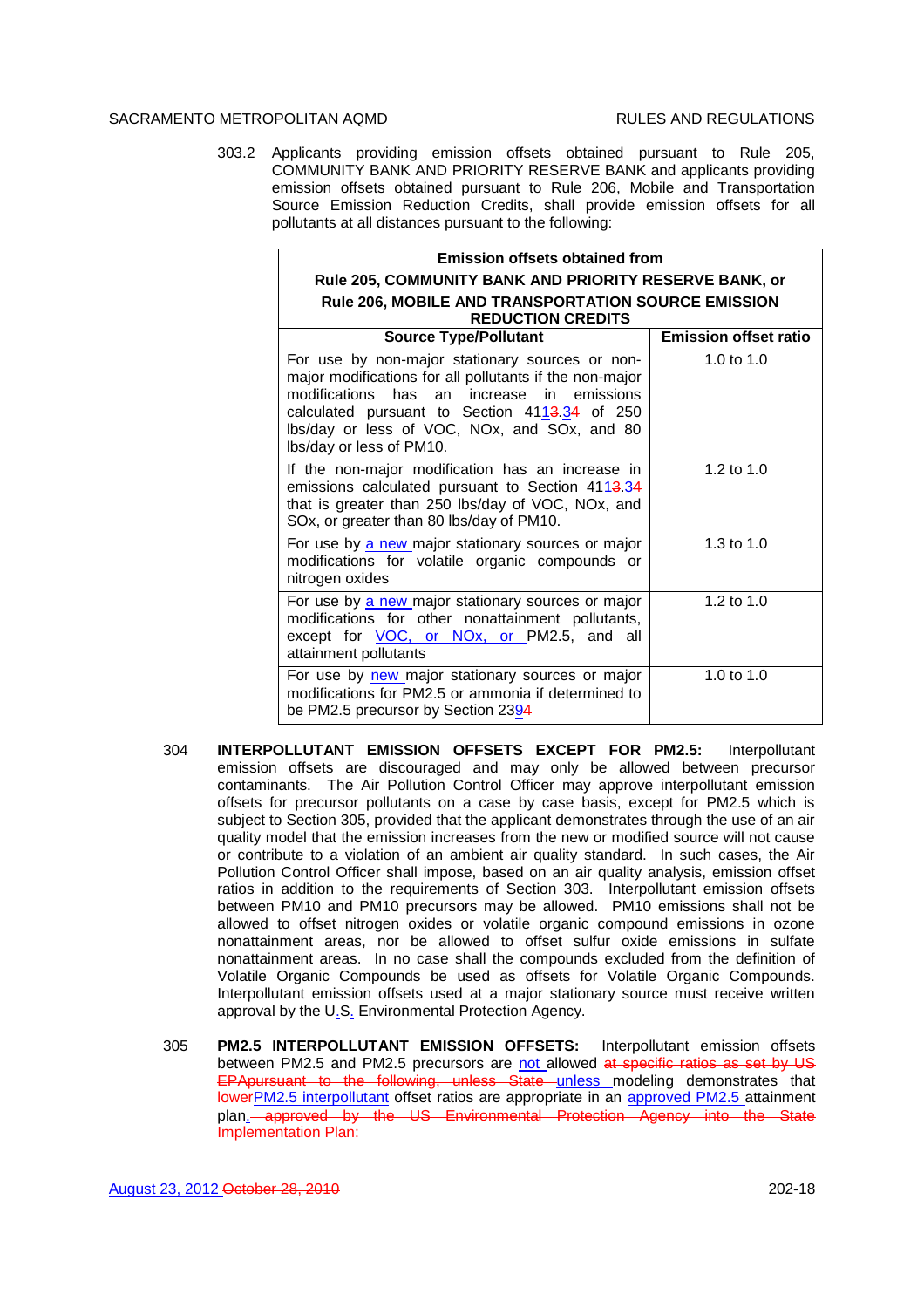| <b>PM2.5 Interpollutant Emission Offset Ratios</b> |                                                                                                                                                   |  |
|----------------------------------------------------|---------------------------------------------------------------------------------------------------------------------------------------------------|--|
| <u>Precursor</u>                                   | <b>Primary PM2.5</b><br><b>Interpollutant Offset Ratio</b>                                                                                        |  |
| NO <sub>x</sub> to Primary PM2.5                   | 100.0 to 1.0                                                                                                                                      |  |
| <b>SOx to Primary PM2.5</b>                        | 40.0 to 1.0                                                                                                                                       |  |
| <b>VOC to Primary PM2.5</b>                        | Not allowed unless an offset ratio is established<br>in the attainment demonstration approved by<br><b>EPA into the State Implementation Plan</b> |  |
| Ammonia to Primary PM2.5                           | Not allowed unless an offset ratio is established<br>in the attainment demonstration approved by<br><b>EPA into the State Implementation Plan</b> |  |
| NOx to SOx                                         | Not allowed unless an offset ratio is established<br>in the attainment demonstration approved by<br><b>EPA into the State Implementation Plan</b> |  |

- 306 **AMBIENT AIR QUALITY STANDARDS:** In no case shall emissions from a new or modified stationary source, prevent or interfere with the attainment or maintenance of any applicable ambient air quality standard. The Air Pollution Control Officer may require the use of an air quality model to estimate the effects of a new or modified stationary source. In making this determination the Air Pollution Control Officer shall take into account the mitigation of emissions through emission offsets obtained pursuant to this rule.
- 307 **DENIAL, FAILURE TO MEET STANDARDS:** The Air Pollution Control Officer shall deny any Authority to Construct or Permit to Operate if the Air Pollution Control Officer finds that the subject of the application would not comply with the standards set forth in District, state, or federal rules, regulations or statutes.
- 308 **DENIAL, FAILURE TO MEET CEQA:** The Air Pollution Control Officer shall deny an Authority to Construct or Permit to Operate if the Air Pollution Control Officer finds that the project which is the subject of the application would not comply with CEQA.
- 309 **DENIAL, ADVERSE IMPACT TO VISIBILITY OF A CLASS I AREA:** The Air Pollution Control Officer shall deny any Authority to Construct or Permit to Operate for a new major stationary source or major modification if the Air Pollution Control Officer finds, after consideration of comments and an analysis from the Federal Land Manager, that the emissions from a proposed facility or modification would have an adverse impact on visibility, as defined in 40 CFR Section 52.21(b)(29), of a Class I area pursuant to 40 CFR Section 51.307(b).
- 400 **ADMINISTRATIVE REQUIREMENTS:** The following administrative requirements in Sections 401-4134 shall apply to any activities regulated by this rule, except for the review of power plants over 50 megawatts. Power plants over 50 megawatts shall be subject to the review requirements of Section 4145.
	- 401 **ALTERNATIVE SITING:** Except as provided in Section 1156, for major sources or major modifications for which an analysis of alternative sites, sizes, and production processes is required under Section 173(a)(5) of the Clean Air Act, the Air Pollution Control Officer shall require the applicant to prepare an alternative siting analysis that is functionally equivalent to the requirements of Division 13 of the Public Resources Code (California Environmental Quality Act-CEQA). An Authority to Construct shall not be issued unless the Air Pollution Control Officer has concluded, based on the information contained in the alternative siting analysis, that the benefits of the proposed source significantly outweigh the environmental and social costs imposed as a result of its location, construction, or modification.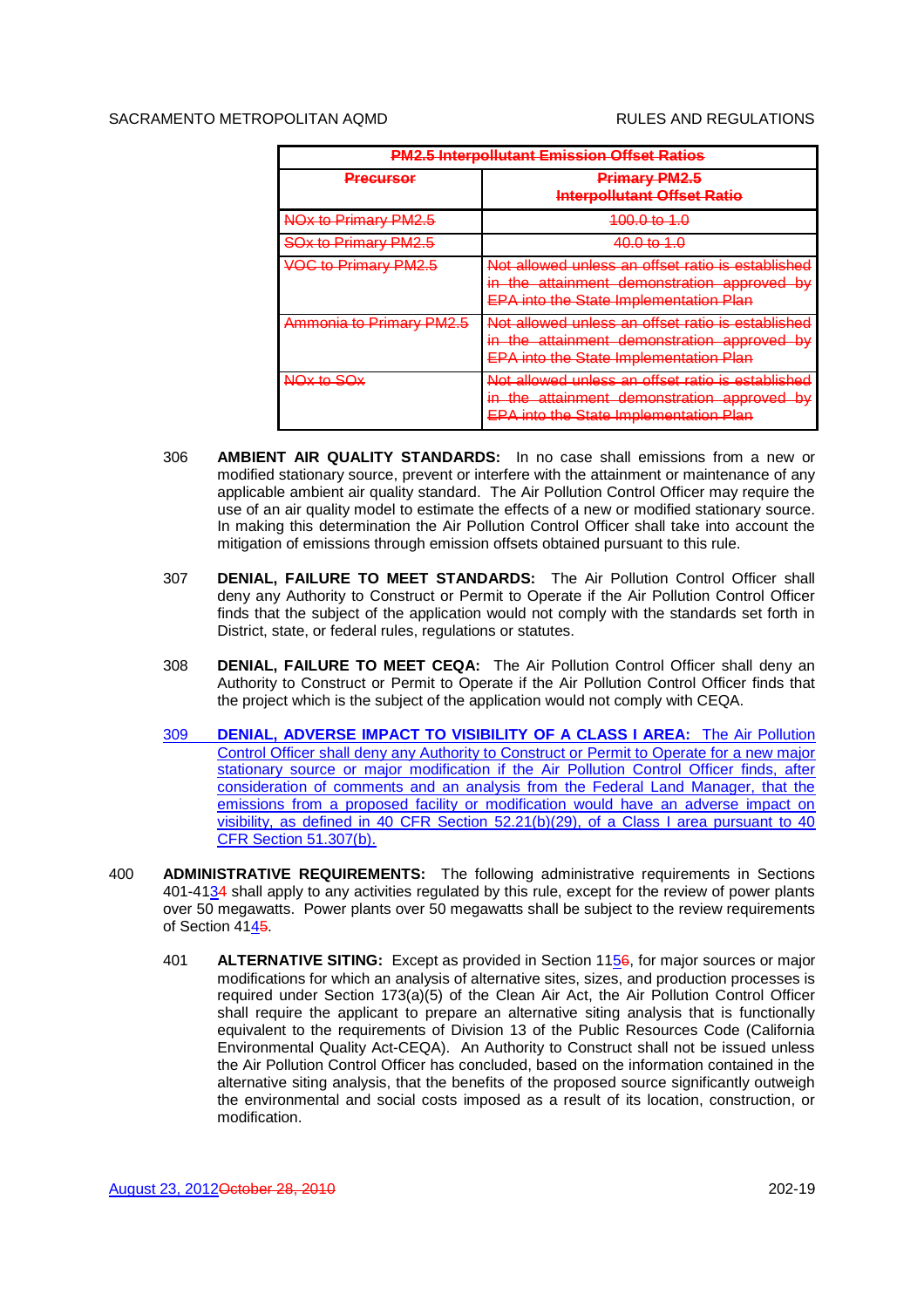- 402 **COMPLETE APPLICATION:** The Air Pollution Control Officer shall determine whether the application is complete not later than 30 days after receipt of the application, or after such longer time as both the applicant and the Air Pollution Control Officer have agreed in writing. If the Air Pollution Control Officer determines that the application is not complete, the applicant shall be notified in writing of the decision specifying the information required. Upon receipt of any re-submittal of the application, a new 30-day period to determine completeness shall begin. The Air Pollution Control Officer may, during the processing of the application, request an applicant to clarify, amplify, correct, or otherwise supplement the information submitted in the application. Completeness of an application or re-submitted application shall be evaluated on the following: basis of the
	- 402.1 Iinformation requirements set forth in the District's List and Criteria (adopted pursuant to Article 3, 65940 through 65944 of Chapter 4.5 of Division l of Title 7 of the California Government Code) as it exists on the date on which the application or re-submitted application was received; and on
	- 402.2 Ppayment of the appropriate fee pursuant to Rule 301 PERMIT FEES, STATIONARY SOURCES: - and The Air Pollution Control Officer may, during the processing of the application, request an applicant to clarify, amplify, correct, or otherwise supplement the information submitted in the application.
	- 402.3. For major sources that may affect visibility of a Class I area pursuant to Section 413, the application shall not be deemed complete without a visibility analysis for any Class I areas the source may affect.
- 403 **AIR QUALITY MODELS:** All air quality models used for the purposes of this rule shall be consistent with the requirements provided in the most recent edition of U.S. Environmental Protection Agency "Guidelines on Air Quality Models, 40 CFR 51 Appendix W" unless the Air Pollution Control Officer finds that such model is inappropriate for use. After making such finding the Air Pollution Control Officer may designate an alternate model only after allowing for public comment, and only with concurrence of the U.S. Environmental Protection Agency. Credit shall not be given for stacks higher than that dictated by good engineering practice. All modeling costs associated with the siting of a stationary source shall be borne by the applicant.
- 404 **ENHANCED NEW SOURCE REVIEW:** Applications for which the applicant has requested review pursuant to this Section and Section 101 shall be reviewed in accordance with the procedural requirements specified in Sections 401 through 408 of District Rule 207, TITLE V FEDERAL OPERATING PERMIT PROGRAM.
- 405 **PRELIMINARY DECISION:** Following acceptance of an application as complete, the Air Pollution Control Officer shall perform the evaluations required to determine compliance with all applicable District, state and federal rules, regulations, or statutes and shall make a preliminary written decision as to whether an Authority to Construct should be approved, conditionally approved, or denied. The decision shall be supported by a succinct written analysis.
	- 405.1 Except as provided in Section 113, the Air Pollution Control Officer shall transmit to the California Air Resources Board and the US Environmental Protection Agency its preliminary written decision and analysis for sources subject to Sections 301 or 302, upon issuance of the preliminary decision for a 30-day period.
- 406 **PUBLICATION AND PUBLIC COMMENT:** Except as provided in Section 113, within ten calendar days following a preliminary decision pursuant to Section 300, Standards, of this rule, the Air Pollution Control Officer shall publish in at least one newspaper of general circulation in the District a notice stating the preliminary decision of the Air Pollution Control Officer, noting how pertinent information can be obtained, and inviting written public comment for a 30-day period following the date of publication. The notice shall include the time and place of any hearing that may be held, including a statement of procedure to request a hearing (unless a hearing has already been scheduled). The Air Pollution Control Officer shall give notice of any public hearing at least 30 days in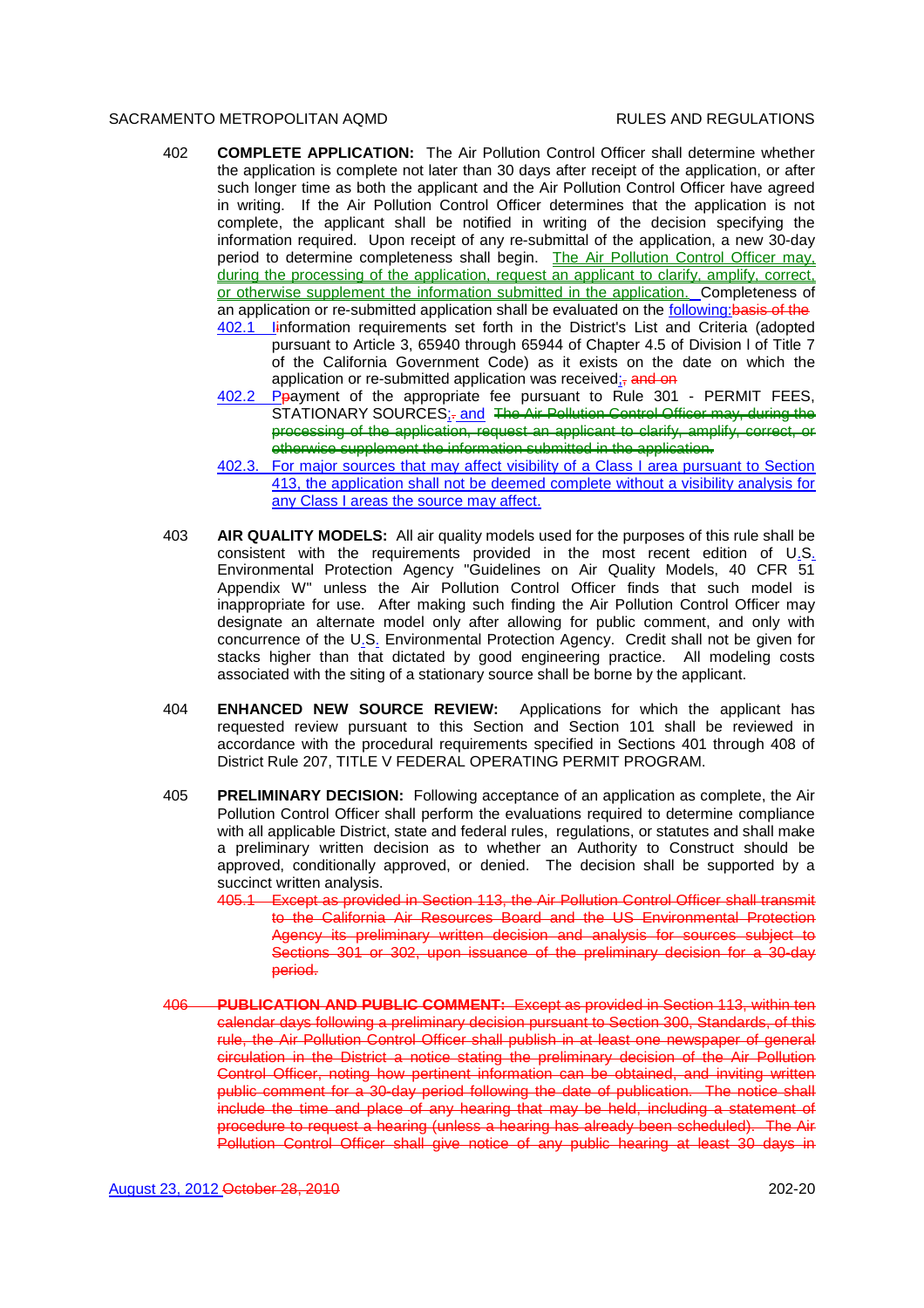advance of the hearing.

- 407 **PUBLIC INSPECTION:** Except as provided in Section 113, the Air Pollution Control Officer shall make available for public inspection at the District's office the information submitted by the applicant and the Air Pollution Control Officer's analysis no later than the date the notice of the preliminary decision is published, pursuant to Section 406. All such information shall be transmitted no later than the date of publication to the California Air Resources Board and the US Environmental Protection Agency regional office, and to any party which requests such information. Information submitted which contains trade secrets shall be handled in accordance with Section 6254.7 of the California Government Code and relevant sections of the California Administrative Code.
- 4068 **SUBMITTAL OF BACT DETERMINATIONS:** The Air Pollution Control Officer shall submit to the California Air Resources Board all new BACT determinations made by the District. A new BACT determination is any BACT determination made by the District for the first time for a given type of emission unit. All such determinations shall be made available for public comment and submitted to the California Air Resources Board by no later than 30 days after issuance of the final Authority to Construct containing the new BACT determination.

### 4079 **AUTHORITY TO CONSTRUCT, FINAL ACTION:**

4079.1 a. Except as provided in Sections 4079.1b and 4079.1c, the Air Pollution Control Officer shall take final action on the application, after considering all written comments, no later than 180 days after acceptance of an application as complete.

- b. The Air Pollution Control Officer shall not take final action for any project for which an Environmental Impact Report (EIR) or a Negative Declaration is being prepared until a final EIR for that project has been certified or a Negative Declaration for that project has been approved, and the Air Pollution Control Officer has considered the information in that final EIR or Negative Declaration. The Air Pollution Control Officer shall take final action on the application within whichever of the following periods of time is longer:
	- 1. Within 180 days after the certification of the final EIR or approval of the Negative Declaration, or
	- 2. Within 180 days of the date on which the application was determined complete by the Air Pollution Control Officer.
- c. The Air Pollution Control Officer shall take final action on applications reviewed pursuant to the Enhanced New Source Review Process no later than 18 months after acceptance of an application as complete.
- 409.2 Except as provided in Section 113, the Air Pollution Control Officer shall provide written notice of the final action to the applicant, the US Environmental Protection Agency, and the California Air Resources Board, and shall publish such notice in a newspaper of general circulation and shall make the notice and all supporting documents available for public inspection at the District's office.

# 40810 **REQUIREMENTS, AUTHORITY TO CONSTRUCT AND PERMIT TO OPERATE:**

- 40810.1 General Conditions: As a condition for the issuance of a Permit to Operate, the Air Pollution Control Officer shall require that the emissions unit and stationary source, and any emissions units which provide emission offsets, be operated in the manner stated in making the analysis required to determine compliance with this rule, and as conditioned in the Authority to Construct.
- 40810.2 Emissions Limitations: The following emissions limitations shall be included on the Authority to Construct and Permit to Operate.
	- a. Emission limitations which reflect Best Available Control Technology, if applicable. Such condition shall be expressed in a manner consistent with testing procedures, such as ppmv NOx, g/liter VOC, or lbs/MMBtu.

August 23, 2012October 28, 2010 202-21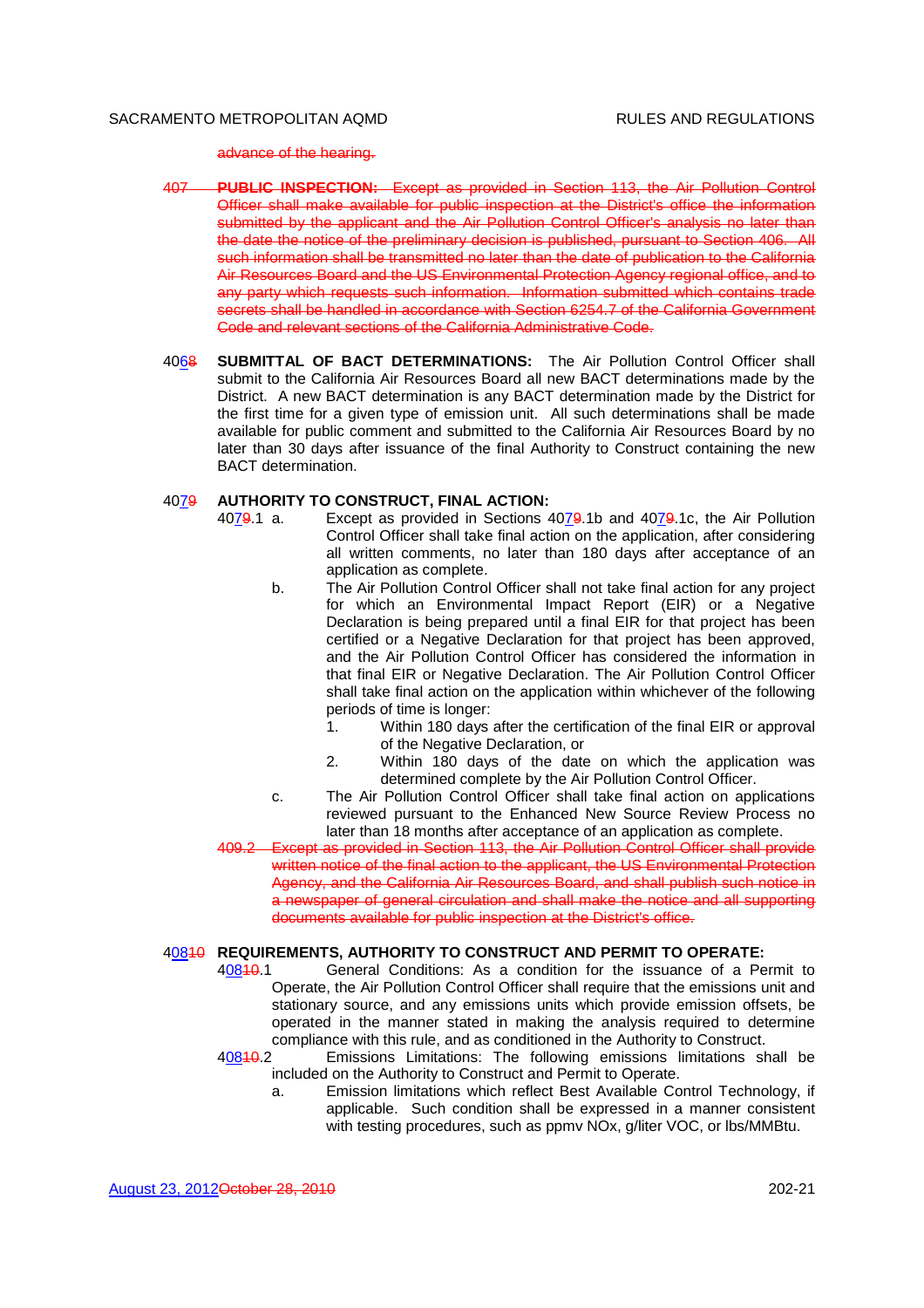- b. An enforceable daily emissions limitation, for emissions units subject to Sections 111, 1134.2, and 302.2, and a quarterly emissions limitation for all regulated air pollutants, and an enforceable annual emissions limitation for PM2.5 and for any regulated air pollutant for which the stationary source exceeds the major source or major modification thresholds listed in Section 2273 or 2284. Enforceable daily emission limits are also required for emissions units not required to install BACT pursuant to Section 4113.12.
- c. If the Air Pollution Control Officer determines that technological or economic limitations on the application of measurement methodology to a particular class of sources would make the imposition of a numerical emission standard infeasible, the Air Pollution Control Officer may instead prescribe a design, operational, or equipment standard. In such cases, the Air Pollution Control Officer shall make a best estimate as to the emission rate that will be achieved. Any permits issued without an enforceable numerical emission standard must contain enforceable conditions that assure that the design characteristics or equipment will be properly maintained, or that the operational conditions will be properly performed, so as to continuously achieve the assumed degree of control. The Air Pollution Control Officer shall discuss the determination in the Preliminary Decision prepared pursuant to Section 405.
- d. The emissions limitation shall be no less stringent than the applicable emission standards given in 40 CFR Part 60, Standards of Performance for New Stationary Sources, and 40 CFR Part 61 and 63, National Emission Standards for Hazardous Air Pollutants.

40840.3 Emission offsets: The following conditions shall be included on the Authority to Construct and Permit to Operate:

- a. Before the Air Pollution Control Officer shall approve or conditionally approve an application for an Authority to Construct, the applicant shall supply evidence of a sufficient number of emission reduction credits to meet any offset obligation in accordance with this rule.
- b. The operation of any emissions unit which provides emission offsets shall be subject to enforceable permit conditions, containing specific emissions and operational limitations, to ensure that the emission reductions are provided in accordance with the provisions of this rule.
- c. For major stationary sources and major modifications, all emission reductions claimed as offset credit shall be enforceable as a practical matter and federally enforceable.
- d. A violation of the emission limitation provisions of any contract pursuant to Rule 204, EMISSION REDUCTION CREDITS, shall be a violation of this rule by the owner or operator of the permitted stationary source.
- e. The operation of any emissions unit which uses emission offsets provided by another emissions unit shall be subject to enforceable permit conditions, containing specific emissions and operational limits, to ensure that the emission reductions are used in accordance with the provisions of District rules and shall continue for the reasonably expected life of the proposed emissions unit.
- f. Any offsets required pursuant to Sections 302, 303 or any other state or federal law or regulation must be surrendered prior to commencing operation of the new or modified source, and the emission offsets shall be maintained throughout the operation of the new or modified source which is the beneficiary of the emission offsets.
- 40911 **ISSUANCE, PERMIT TO OPERATE:** In addition to the requirements of Rule 207, TITLE V FEDERAL OPERATING PERMIT PROGRAM if applicable, the Air Pollution Control Officer shall issue a Permit to Operate an emissions unit, pursuant to Rule 201, GENERAL PERMIT REQUIREMENTS, subject to the requirements of this rule if it is determined that any offsets required as a condition of an Authority to Construct or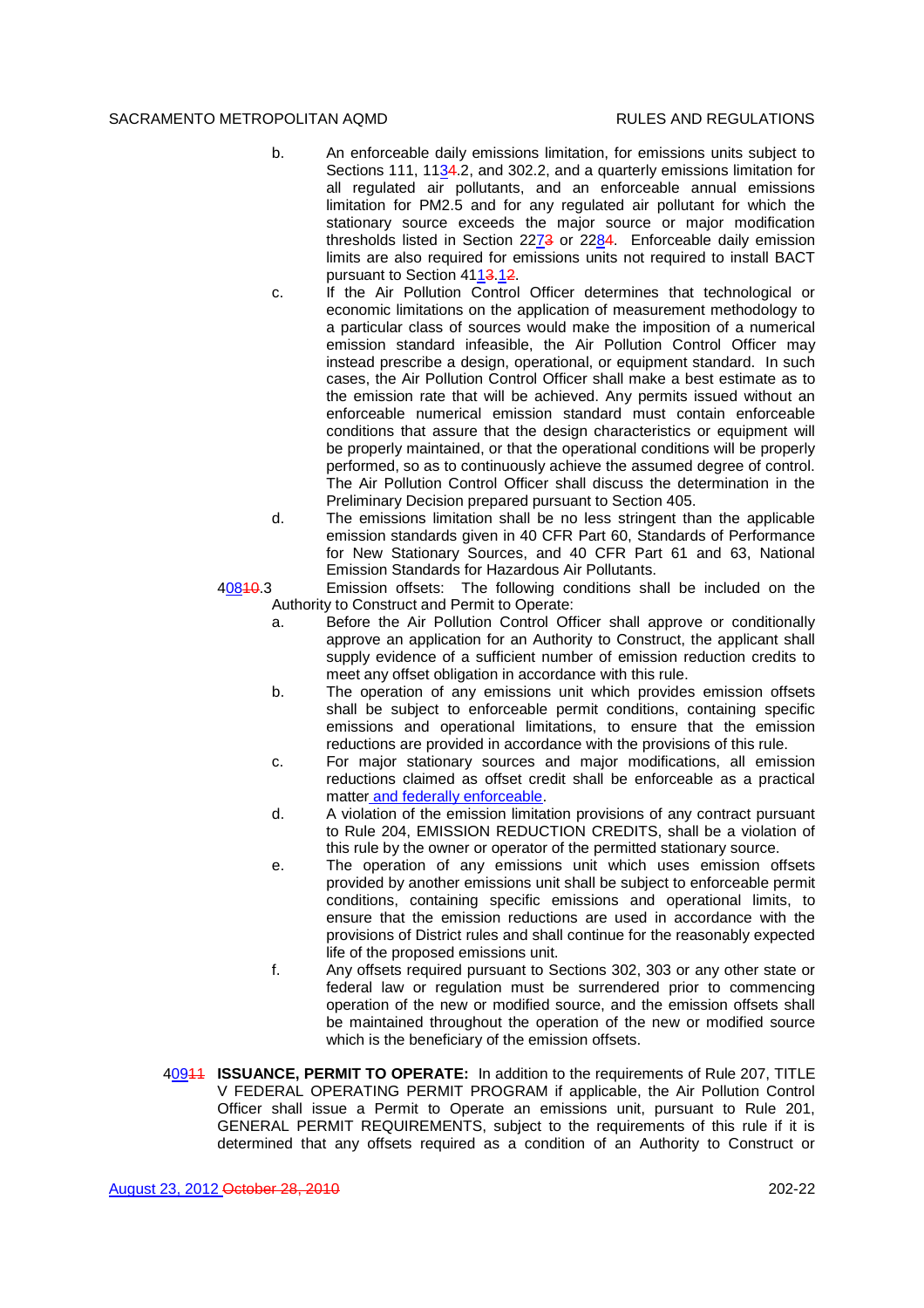amendment to a Permit to Operate will commence not later than the initial operation of the new or modified source, and that the emission offsets shall be maintained throughout the operation of the new or modified source which is the beneficiary of the emission offsets. Further, the Air Pollution Control Officer shall determine that all conditions specified in the Authority to Construct have been complied with or will be complied with by the dates specified on the Authority to Construct. Such applicable conditions shall be contained in the Permit to Operate. Where a new or modified stationary source is, in whole or in part, a replacement for an existing stationary source on the same property, the Air Pollution Control Officer may allow a maximum of 90 days as a startup period for simultaneous operation of the existing stationary source and the new replacement source.

- 4102 **REGULATIONS IN FORCE GOVERN:** An Authority to Construct shall be granted or denied based on Best Available Control Technology and emission offset requirements of Sections 301, 302, and 303 in force on the date the application is deemed complete, as defined in Section 402, except when a new federal requirement not yet incorporated into this rule applies to the new or modified source. In addition, the Air Pollution Control Officer shall deny an Authority to Construct for any new stationary source or modification, or any portion thereof, unless:
	- 4102.1 The new source or modification, or applicable portion thereof, complies with the provisions of this rule and all other applicable district rules and regulations; and
	- 4102.2 The owner or operator of the proposed new or modified stationary source has demonstrated that all major stationary sources owned or operated by such person (or by an entity controlling, controlled by, or under common control with such person) in California which are subject to emission limitations are in compliance, or on a schedule for compliance, with all applicable emission limitations and standards in the Federal Act.

### 4113 **EMISSION AND OFFSET CALCULATIONS:** The following provisions shall be used:

- 413.1 Notification Increase in Potential to Emit: The increase in potential to emit for purposes of determining whether Section 113 – Exemption: Notification Requirements applies shall be calculated by subtracting the potential to emit for the project prior to modification from the potential to emit for the project.
- 4113.12 BACT Emissions Increase: The emissions increase for the purposes of determining BACT applicability pursuant to Section 301 shall be calculated as the daily Potential to emit minus the daily Historic Potential Emissions. The increase must be calculated as daily emissions, and calculated separately for each emissions unit associated with the project.
- 4113.23 Temporary Source and Replacing of Air Pollution Control Equipment -Emissions Increase: The emissions increase for the purposes of determining Temporary Source applicability pursuant to Section 111 or replacing of air pollution control equipment with new control equipment pursuant to Section 2295.3e shall be calculated as the sum of emissions increases from Section 4113.12 for all emissions units in the project.
- 4113.34 Offsets Trigger: For the purposes of determining whether Offsets are required pursuant to Sections 302.1 and 302.2, emissions shall be calculated as:.
	- a. For SOx, PM10, PM2.5, and CO: the sum of the potential to emit for all emissions units at the stationary source installed after January 1, 1977 plus the sum of the potential to emit minus Historic Potential Emissions for all emissions units installed prior to January 1, 1977 and modified after January 1, 1977 as determined by Section  $41\underline{13.45}$  of this rule or procedures specified in this rule at time of modification.

The increase must be calculated using daily emissions for peaking power plants and for purposes of Section 303.2 and quarterly emissions for all other purposes for SOx, PM10, and CO. The increase must be calculated in yearly emissions for PM2.5.

b. For VOC and NOx: the sum of the potential to emit for all emissions units at the stationary source. The increase must be calculated using daily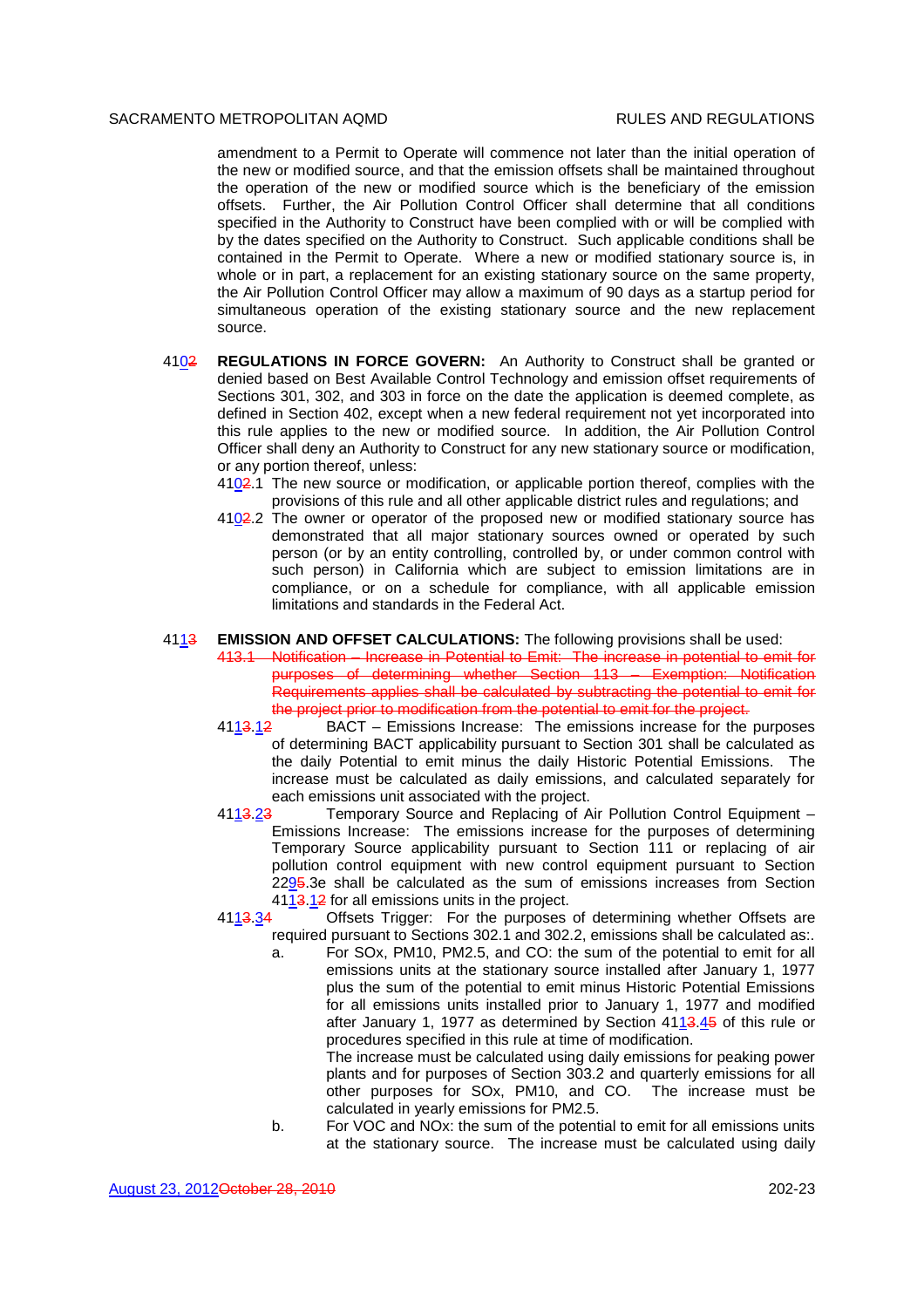emissions for peaking power plants and quarterly emission, for all other purposes.

c. For VOC and NOx for purposes of Section 303.2: the sum of the potential to emit for all emissions units at the stationary source installed after January 1, 1977 plus the sum of the potential to emit minus Historic Potential Emissions for all emissions units installed prior to January 1, 1977 and modified after January 1, 1977.

4113.45 Quantity of Offsets Required: If offsets are required pursuant to Section 302, the quantity of offsets to be provided shall be determined as follows:

- a. Multiply the sum of all increases of the potential to emit minus the Historic Potential Emissions for the emissions units associated with a project by the appropriate offset ratio based on pollutant and location as specified in Section 303.
- b. The calculations shall be performed separately for each pollutant for each calendar quarter or, where the offset threshold is specified in tons/yr on an annual basis.
- 4113.56 Emission Increase for Major Modification: The emissions increase from the project for purposes of Section 2273 is the sum of the Potential to Emit for the project minus the Historic Actual Emissions, as defined in Section 2240.1, for the project. However, the potential to emit, instead of historic actual emissions, can be used for emissions units if either of the following conditions applies:
	- a. Actual emissions are at least 80% of the potential to emit limit, or
	- b. The emissions unit was fully offset for any emissions increase during the 5 year period prior to the date that the application is deemed complete.
- 4124 **PLANTWIDE APPLICABILITY LIMITS:** Exclusively for the purpose of Section 1156, the operator of a major stationary source may apply to the Air Pollution Control Officer pursuant to Rule 201, GENERAL PERMIT REQUIREMENTS to establish a PAL. 4124.1 All PALs shall be established according to the provisions of 40 CFR 51.165(f); and
	- 4124.2 All PALs shall comply with the requirements under 40 CFR 51.165(f) to either maintain, renew or retire the PAL.
- 413 **SOURCES IMPACTING CLASS I AREAS:** The applicant of a proposed new major source or major modification that may affect visibility of a Class I area shall provide the Air Pollution Control Officer with an analysis of impairment to visibility that would occur as a result of the source or modification and general commercial, residential, industrial, and other growth associated with the project, as required by 40 CFR Section 51.307(b)(2) and 40 CFR Section 51.166(o).
- 4145 **POWER PLANTS:** This section shall apply to all power plants over 50 megawatts proposed to be constructed in the District and for which a Notice of Intention (NOI) or Application for Certification (AFC) has been accepted by the California Energy Commission.
	- 4145.1 Within 14 days of receipt of a Notice of Intention, the Air Pollution Control Officer shall notify the Air Resources Board and the California Energy Commission of the District's intent to participate in the Notice of Intention proceeding. If the District chooses to participate in the Notice of Intention proceeding, the Air Pollution Control Officer shall prepare and submit a report to the California Air Resources Board and the California Energy Commission prior to the conclusion of the non-adjudicatory hearing specified in Section 25509.5 of the California Public Resources Code. That report shall include, at a minimum:
		- a. a preliminary specific definition of Best Available Control Technology for the proposed facility;
		- b. a preliminary discussion of whether there is substantial likelihood that the requirements of this rule and all other District regulations can be satisfied by the proposed facility;
		- c. a preliminary list of conditions which the proposed facility must meet in